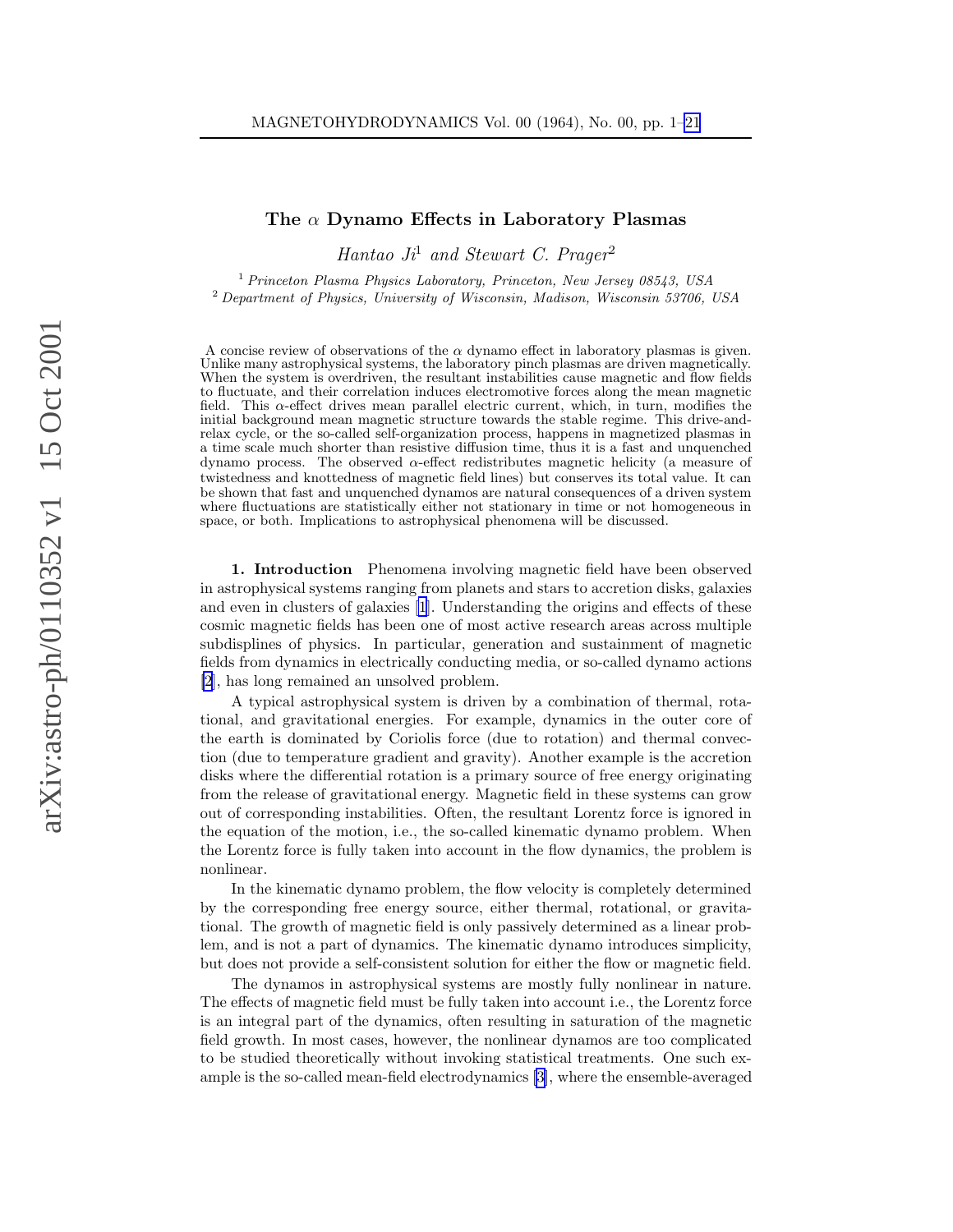<span id="page-1-0"></span>

Figure 1: Coordinates for toroidal geometry: the cylindrical coordinate (major radius R, toroidal angle  $\phi$ , axial direction Z) and the toroidal coordinate (toroidal angle  $\phi$ , poloidal angle  $\theta$ , and radius r). The aspect ratio of a torus is defined as  $R_0/a$ .

electromotive force is calculated along the mean magnetic field (the  $\alpha$ -effect) or the mean electric current (the  $\beta$ -effect).

The mean electromotive force generates and sustains the entire mean magnetic field or current, which, in turn, influences the dynamo effects. This is true in all the astrophysical systems driven non-magnetically. When a system is driven magnetically, i.e. the free energy source is in the magnetic form, the electromotive force or the  $\alpha$ -effects still modify the externally supplied mean magnetic field. Sometimes the modifications are so significant that the resultant mean field is qualitatively different from its initial profile. This article is intended to describe such an example in laboratory pinch plasmas which are driven only magnetically. The observed  $\alpha$ -effects exhibit remarkably similar properties to those in astrophysical systems: they modify the mean magnetic profile in a time-scale much faster than resistive time scale, and they are closely related to the concept of magnetic helicity as shall be described later. The laboratory elucidates key aspects of dynamo physics since detailed measurements are possible, and the MHD nonlinear problem can be formulated and solved.

The remainder of this paper is organized as follows: qualitative introduction to laboratory pinch plasmas is given in Sec. 2, including demonstration of the need for a dynamo mechanism to explain magnetic field generation. The nonlinear MHD description of the dynamo is summarized in Sec. 3, including the role of the dynamo in the self-organization of the plasma, and the instabilities that underlie the process. Experimental measurements of  $\alpha$ -dynamo effects are presented in detail in Sec. 4. The nature of the observed dynamo effects and their relation to magnetic helicity are discussed in Sec. 5, followed by implications to the astrophysical dynamos and conclusions in Sec. 6.

2. Pinch plasmas: magnetically driven systems The history of pinch plasma experiments goes back to early 1950's as a part of efforts for development of magnetically confined plasmas for the nuclear fusion application. The basis of these experiments is the pinch effect, in which a current channel in the electrically conducting plasmas contracts through the self-magnetic field of the current. The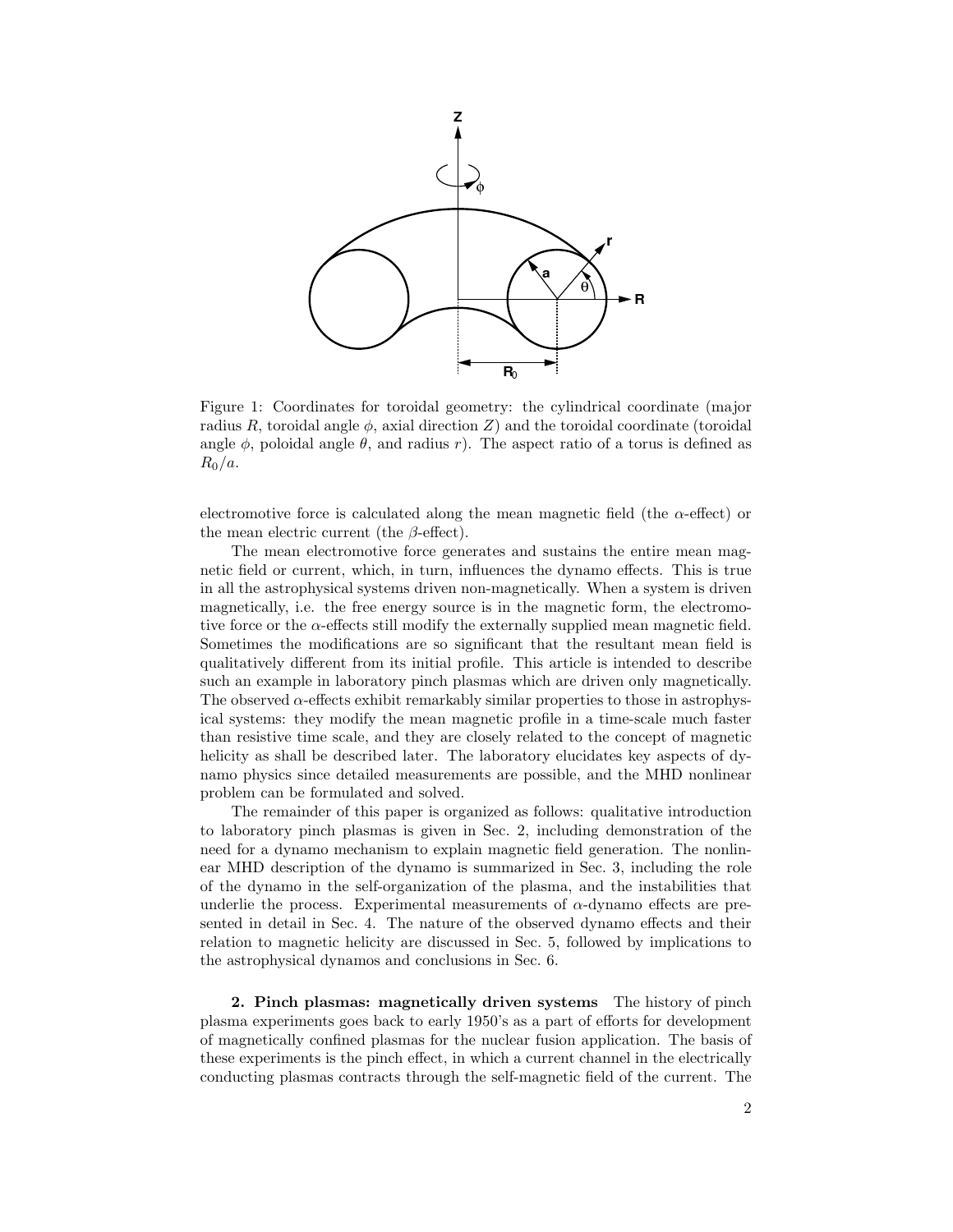<span id="page-2-0"></span>

Figure 2: Illustration of an RFP plasma with its magnetic field at several radii. The toroidal component reverses its direction at the edge.

current can be driven either by a voltage applied between electrodes or electromagnetic induction through a transformer. We shall focus on a subclass of the pinch experiments that are toroidal (Fig. [1\)](#page-1-0), where most of relevant theoretical and experimental dynamo work have been performed. Specifically, the reversed-field pinch (RFP) plasmas[[4, 5](#page-17-0)] shall be described in detail. A similar configuration known as spheromak[[6, 7](#page-17-0)] shall also be mentioned but the interested readers should refer to the review papers mentioned above for some experimental details.

2.1. Formation of pinch plasmas The RFP plasmas are produced by an inductive electric field along the toroidal direction through a transformer. The plasma serves as the secondary coil of the transformer. A typical experimental arrangement is conceptually illustrated in Fig. 2, where the plasma is surrounded by a metal shell. The electrical skin time of the shell is much longer than the experimental time thus it can be considered as an ideal conductor to ensure that the magnetic field lines are always parallel to the shell surface. The shell has gaps along toroidal and poloidal directions permitting instantaneous penetration of the applied electric field.

The time evolution of magnetic field and current density profiles as functions of r are qualitatively shown in Fig. [3.](#page-3-0) Initially  $(t \leq t_0)$ , a uniform toroidal mag-netic field is imposed [Fig. [3\(](#page-3-0)a)]. At  $t = t_0$ , the toroidal electric field<sup>1</sup> is applied through the transformer to drive the toroidal current, which, in turn, produces the poloidal magnetic field. Therefore, the field lines become helical. Since the electrons freely move along the field lines but not so across the field lines, the current path also becomes helical with a poloidal component. The poloidal current modifies the initially imposed toroidal field. Figure [3\(](#page-3-0)b) illustrates the magnetic and current profiles at a time  $t = t_1 > t_0$ , when the modification to the initial field is relative small. (This corresponds to the tokamak configurations, another subclass of toroidal pinch plasmas.) We note that the toroidal field increases at the center but decreases at the edge.

If the applied toroidal electric field is raised further raised, the amplitude of both toroidal and poloidal currents increases to further modify the field profiles. The poloidal field approaches to the magnitude of the toroidal field, while the

<sup>&</sup>lt;sup>1</sup>Penetration of electric field in the conducting plasma is observed to be much faster than the skin time estimated from the classical resistivity of a plasma. The responsible mechanisms have been a subject of research but no clear answers exist to date.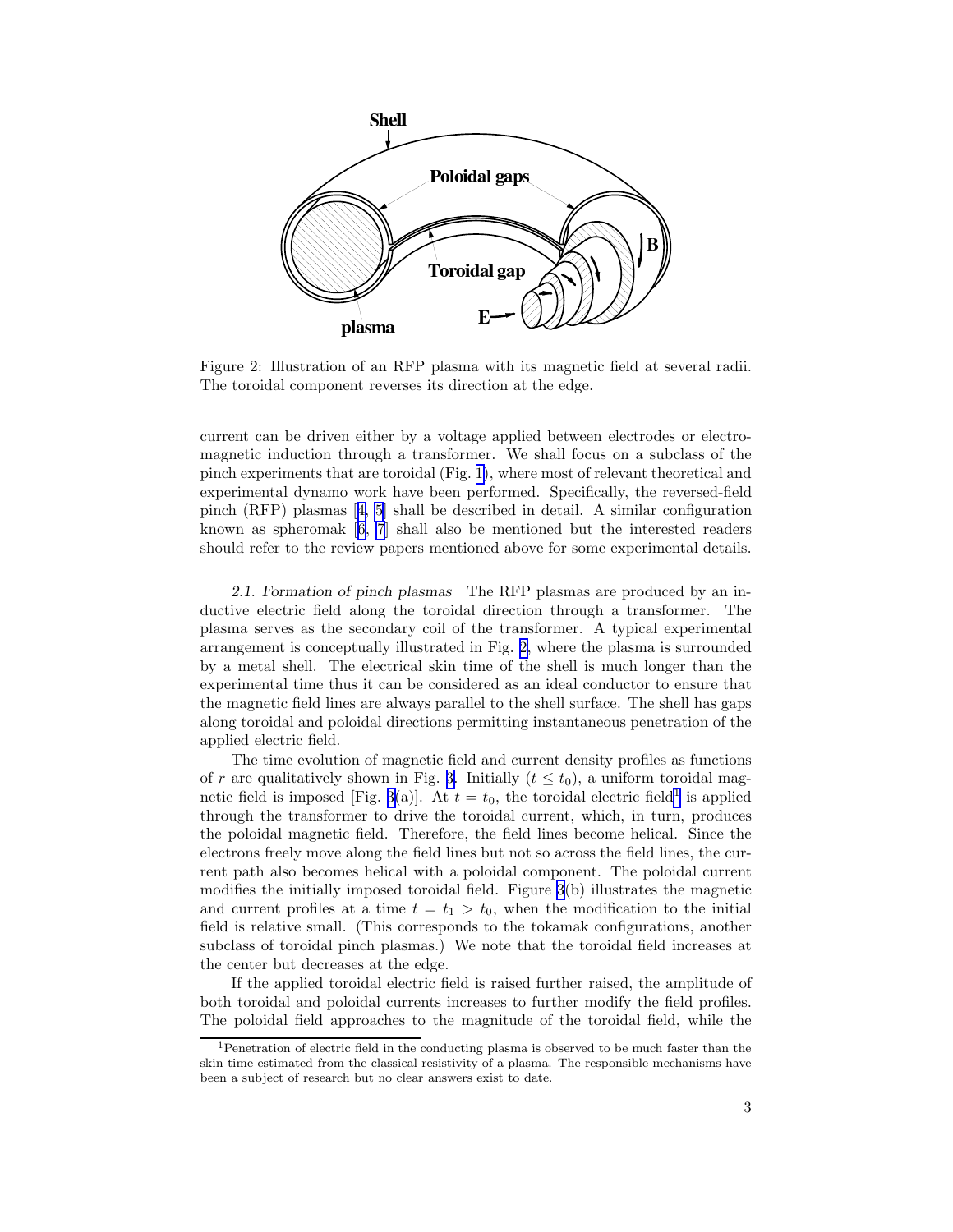<span id="page-3-0"></span>

Figure 3: Qualitative illustration of time evolution of the normalized magnetic field and current density profiles in a pinch plasma when the electric field is increased in sequence: (a) initial state where only toroidal field exists; (b) small electric field to drive mainly toroidal current in tokamaks; (c) modest electric field to significantly drive both toroidal and poloidal current components; (d) and finally an RFP configuration is realized when the toroidal magnetic field reverses its direction.

toroidal field continues to peak at the center and diminish at the edge, as illustrated in Fig. 3(c) for  $t = t_2 > t_1$ . Finally, when the electric field is raised to a large enough value, the toroidal field eventually reverses its direction at the edge [Fig. 3(d) for  $t = t_3 > t_2$ ,] the origin of the name of reversed-field pinch (RFP). Figure [2](#page-2-0) also illustrates magnetic structures at various radii. Since the center toroidal field increases by a much larger value than the edge value decreases, the total toroidal flux is amplified significantly.

The spheromak plasma configuration is similar to the RFP. It contains helical field lines, with the field at the edge being mainly poloidal. The spheromak is a torus with aspect ratio of unity (no hole in the center). An additional difference from the RFP is that the electric field that drives the initial current is mainly poloidal and localized at the plasma edge. Nonetheless, the observed dynamo effects are strikingly similar to those in the RFP. Therefore, the rest of this paper shall focus on RFP plasmas.



Figure 4: Mismatch between the applied electric field  $E_{\parallel}$  and the resistive counterpart  $\eta j_{\parallel}$  along the field line at  $t = t_4$  of Fig. 3(d). It is noted that  $E_{\parallel} > \eta j_{\parallel}$  at the center (often called anti-dynamo) while  $E_{\parallel} < \eta j_{\parallel}$  at the edge (dynamo).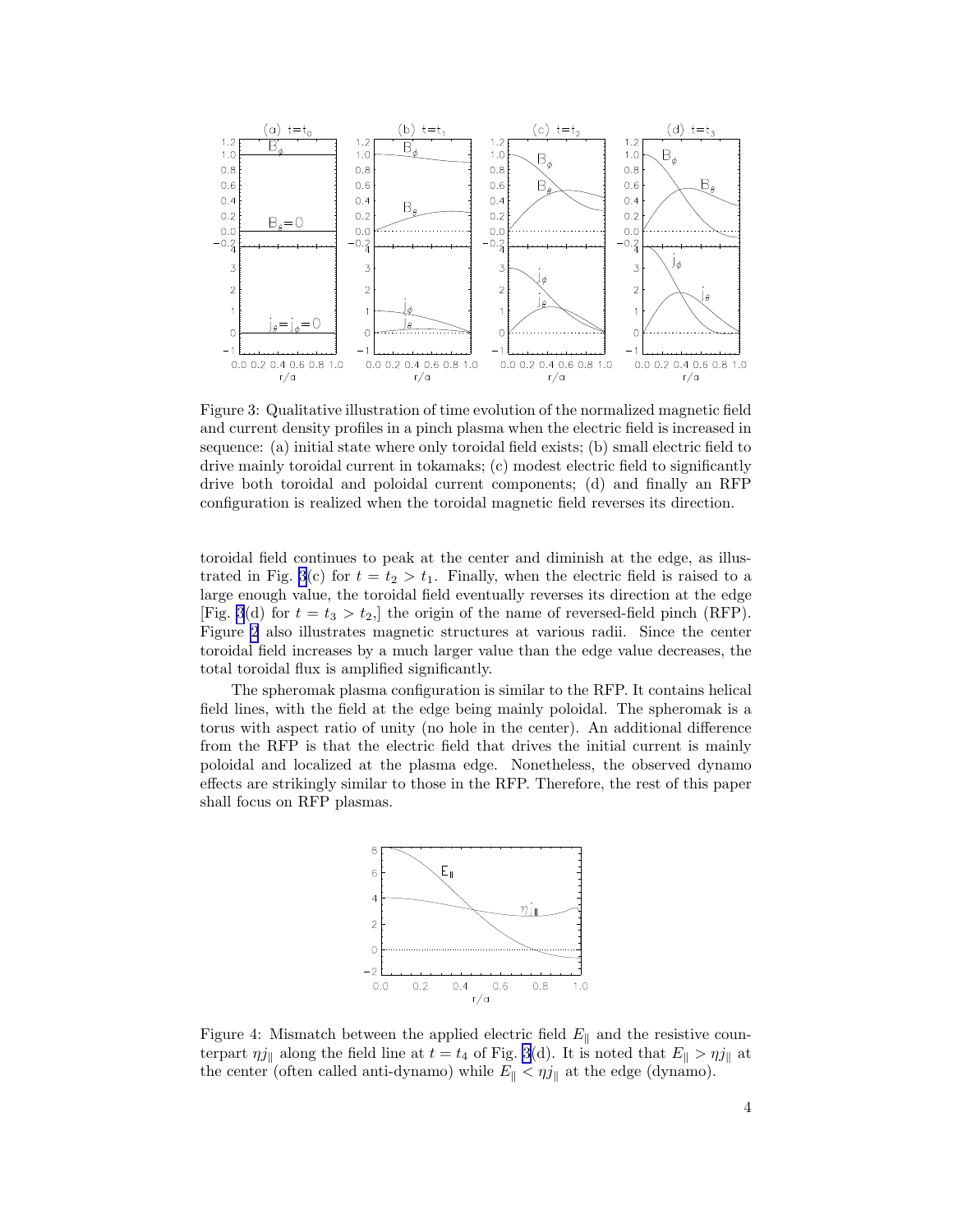<span id="page-4-0"></span>

Figure 5: Time evolution of toroidal flux: measurement and calculation with no dynamo effects in an RFP plasma<sup>[\[8\]](#page-18-0)</sup>. Note that the decay around  $t = 18$ ms is due to termination of the applied electric field.

2.2. Need for a dynamo effect The current density and magnetic field profile in the RFP, particularly the reversal of the toroidal magnetic field, cannot arise in a steady-state plasma that is toroidally symmetric (lacking in symmetry-breaking fluctuations). This can be seen easily by comparing terms in the MHD Ohm's law parallel to the magnetic field,

$$
E_{\parallel} = \eta j_{\parallel}. \tag{1}
$$

The parallel component of electric field,  $E_{\parallel}$ , can be calculated by  $\mathbf{E} \cdot \mathbf{B}/B =$  $E_{\phi}B_{\phi}/B$ , where  $E_{\phi}$  is the fully penetrated electric field and  $B = \sqrt{B_{\phi}^2 + B_{\theta}^2}$ . Since both  $E_{\phi}$  and B are a constant,  $E_{\parallel}$  has the shape of  $B_{\phi}$  which reverses its sign at the edge. On the other hand,  $\eta j_{\parallel}$  never changes its sign across the radius, as shown in Fig. [4.](#page-3-0) As a result, the edge parallel current, essentially in the poloidal direction, flows against an externally applied electric field. Thus, the parallel component of Ohm's law cannot be satisfied without additional terms, such as the  $\alpha$ -effect.

The need for a dynamo effect can also be inferred by comparing the measured toroidal flux with that predicted from a simple, symmetric resistive MHD theory. Figure 5 shows an example of the measured time evolution of toroidal flux together with that calculated by resistive MHD theory without dynamo effects. Interestingly, the toroidal flux is sustained as long as the toroidal electric field is provided in the experiment, while the flux decays away in the theory. Clearly, existence of dynamo effects is required to explain both amplification and sustainment of the toroidal flux.

3. Self-Organization and the MHD Dynamo The dynamo effect in laboratory plasmas is part of a self-organization process. Resistive diffusion evolves the plasma away from a preferred state; the dynamo forces the plasma back toward the preferred, self-organized state. The macroscopic features of magnetic selforganization are described in Sec. 3.1. Resistive diffusion is well-understood; the



Figure 6: Schematic of magnetic self-organization in laboratory plasmas.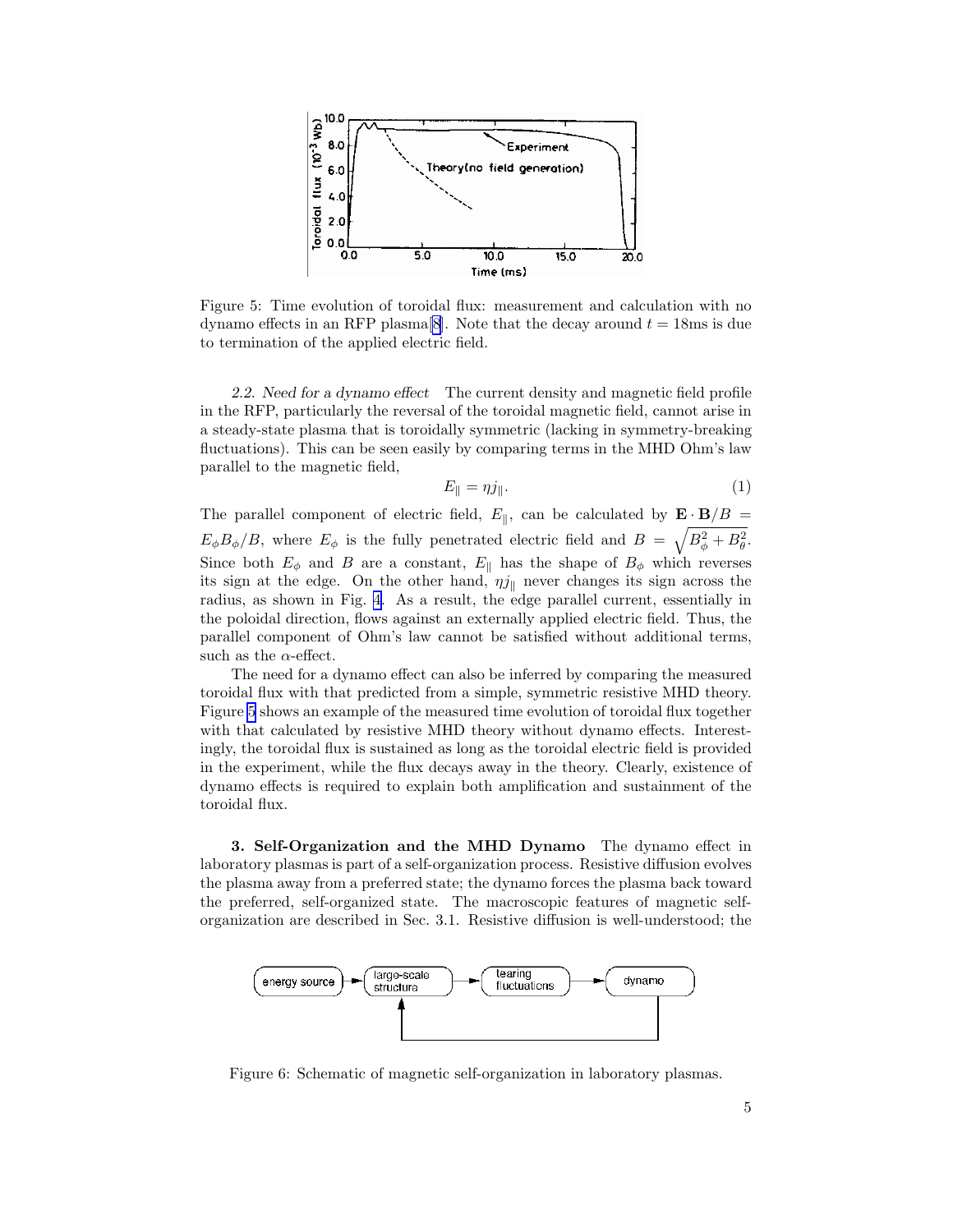

Figure 7: Solution for axial and azimuthal magnetic field of the relaxed state and its comparisons with the measurements [\[5](#page-17-0)].

large scale-self-organization driven by the dynamo is a current topic of research and the focus of this paper. Single-fluid MHD equations provide a fully nonlinear description of the dynamo in laboratory plasmas. The fluctuations, in velocity and magnetic field, and the large-scale mean magnetic field, are all determined self-consistently. The MHD calculations include both the effect of the fluctuations on the mean field and the effect of the mean field on the fluctuations. Weakly nonlinear analytic calculations capture some of the key physics, and computational solution of the nonlinear, three-dimensional resistive MHD equations provide a complete description. The fluctuations that underlie the dynamo arise from tearing instabilities. A brief discussion of tearing instabilities in the laboratory context is included in Sec. 3.2. A description of some of the key results of the nonlinear problem is presented in Sec. 3.3.

3.1. Magnetic self-organization The dynamo effect underlies magnetic selforganization in the laboratory[[9\]](#page-18-0). The plasma is driven by an applied electric field as seen in Sec. 2.1. The resulting magnetic configuration has excess free energy leading to instabilities (or turbulence) that relax the plasma toward a state of lower magnetic energy. The plasma relaxes to the lower energy state through the dynamo effect. The self-generation of plasma current reconfigures the large-scale magnetic field to one with lower energy. This process is depicted in Fig. [6](#page-4-0).

The structure of the relaxed state is partly captured by minimizing the magnetic energy in the plasma volume  $(W = \int (B^2/2\mu_0)dV)$  subject to the constraint of constant magnetic helicity  $(K = \int \mathbf{A} \cdot \mathbf{B} dV)$ , where **A** is the magnetic vector potential). Magnetic helicity is a topological measure of the knottedness of the magnetic field lines [\[10](#page-18-0)]. The minimization yields a magnetic field given by  $\nabla \times \mathbf{B} = \mu \mathbf{B}$ , where  $\mu$  is a constant. Thus, the ratio of the current density to magnetic field,  $j/B$ , is a spatial constant. This relaxed state is sometimes referred to as the Taylor state. For a one-dimensional cylindrical plasma (where  $\mathbf{B} = \mathbf{B}(r)$ ) the solution yields Bessel functions,  $B_z = B_0 J_0(\mu r)$ ,  $B_\theta = B_0 J_1(\mu r)$ , where  $B_0$  is a constant. The noteworthy feature of this solution, shown in Fig. 7, is that it approximates the measured profiles of the reversed field pinch shown in Fig. [3](#page-3-0)d (identifying  $B_z$  with the toroidal field and  $B_\theta$  with the poloidal field). In particular, the reversal of the toroidal field is obtained.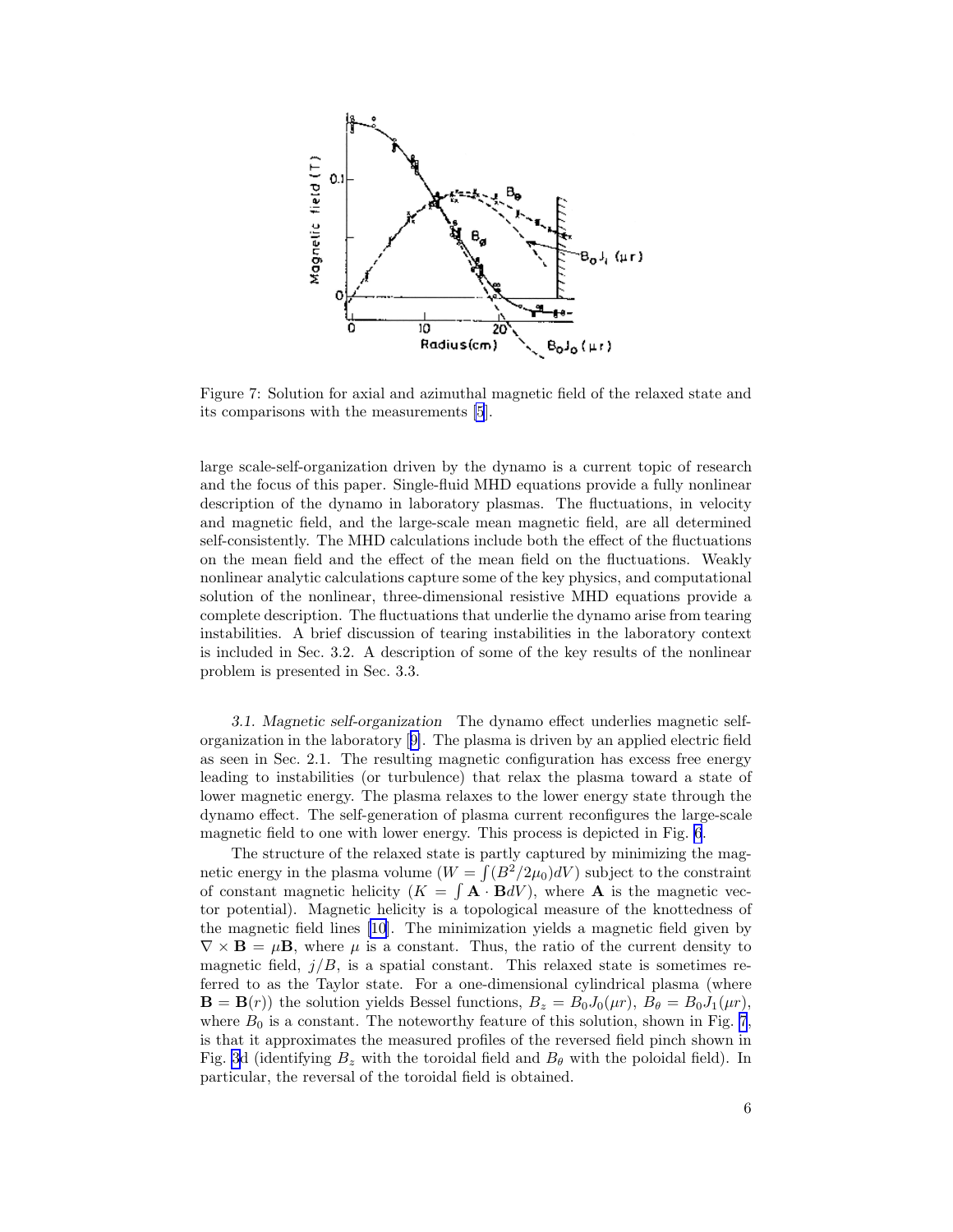

Figure 8: Toroidal magnetic flux versus time in an RFP experiment.

The driven/relaxation phenomenon can occur in experiment in either a continuous or cyclic fashion. The drive forces the plasma away from the relaxed state, and the dynamo opposes this tendency. In some experimental plasmas, the net result is that these effects are nearly balanced at all times; thus, the plasma mean field is approximately steady in time. In other experimental plasmas, the two effects are separated in time citeWatt83,Hokin91. During the drive period, the plasma slowly evolves away from the relaxed state, driven by the applied electric field. During the relaxation period, the dynamo rapidly returns to the plasma to a relaxed. This sawtooth cycle is evident experimentally in the toroidal magnetic flux in the plasma, shown in Fig. 8. A slow decay of the flux is followed by rapid magnetic flux generation by the dynamo. The dynamo acts as discrete events in time. During the decay phase the ratio  $j/B$  is becoming spatially peaked; during the relaxation phase it becomes flatter. Relaxation processes happen also in spheromak plasmas [\[13](#page-18-0)] where the driving electric field can be either in toroidal or poloidal direction with the aspect ratio,  $R_0/a$ , close to unity, but the underlying physics of relaxation is essentially the same.

An experimental test of the Taylor conjecture was achieved by inferring the change in magnetic energy and helicity during a relaxation event [\[14\]](#page-18-0). An approximate measurement was obtained by modeling the instantaneous plasma state as a slowly varying MHD equilibrium. Since the fields during relaxation are changing on a time scale longer than an Alfven time, the fields will satisfy the MHD force balance equation,  $\mathbf{j} \times \mathbf{B} = \nabla p$ , through a discrete dynamo event. Through solution of this equation with experimental constraints it is found that during a relaxation event the magnetic energy reduces by about 8%, while the magnetic helicity reduces by about  $3\%$ , as shown in Fig. [9](#page-7-0). (Also see Sec. 5.4)

3.2. Magnetic (tearing) instabilities The Taylor conjecture provides a useful framework to depict approximately the final state of the relaxation, or dynamo, process. However, it provides no information on the physical mechanism of the dynamo. Solution of the resistive nonlinear MHD equations reveals the detailed dynamics. The spatial fluctuations that underlie the dynamo are tearing instabilities. Tearing instabilities are driven by spatial gradients in  $j/B$ , and cause the field lines to tear and reconnect[[15\]](#page-18-0). The MHD description of such spontaneous magnetic reconnection has been investigated for several decades. From linear theory, it is known that tearing instabilities grow on a timescale that is intermediate between short Alfven time  $(a/V_A)$ , where  $V_A = (B^2/\mu_0 \rho)^{1/2}$  and  $\rho$  is the mass density) and the long resistive diffusion time  $(\mu_0 a^2/\eta)$ , where  $\eta$  is the resistivity). For the experimental plasma parameters, the theoretical growth time is approximately  $100\mu s$ , comparable the observed fast relaxation time.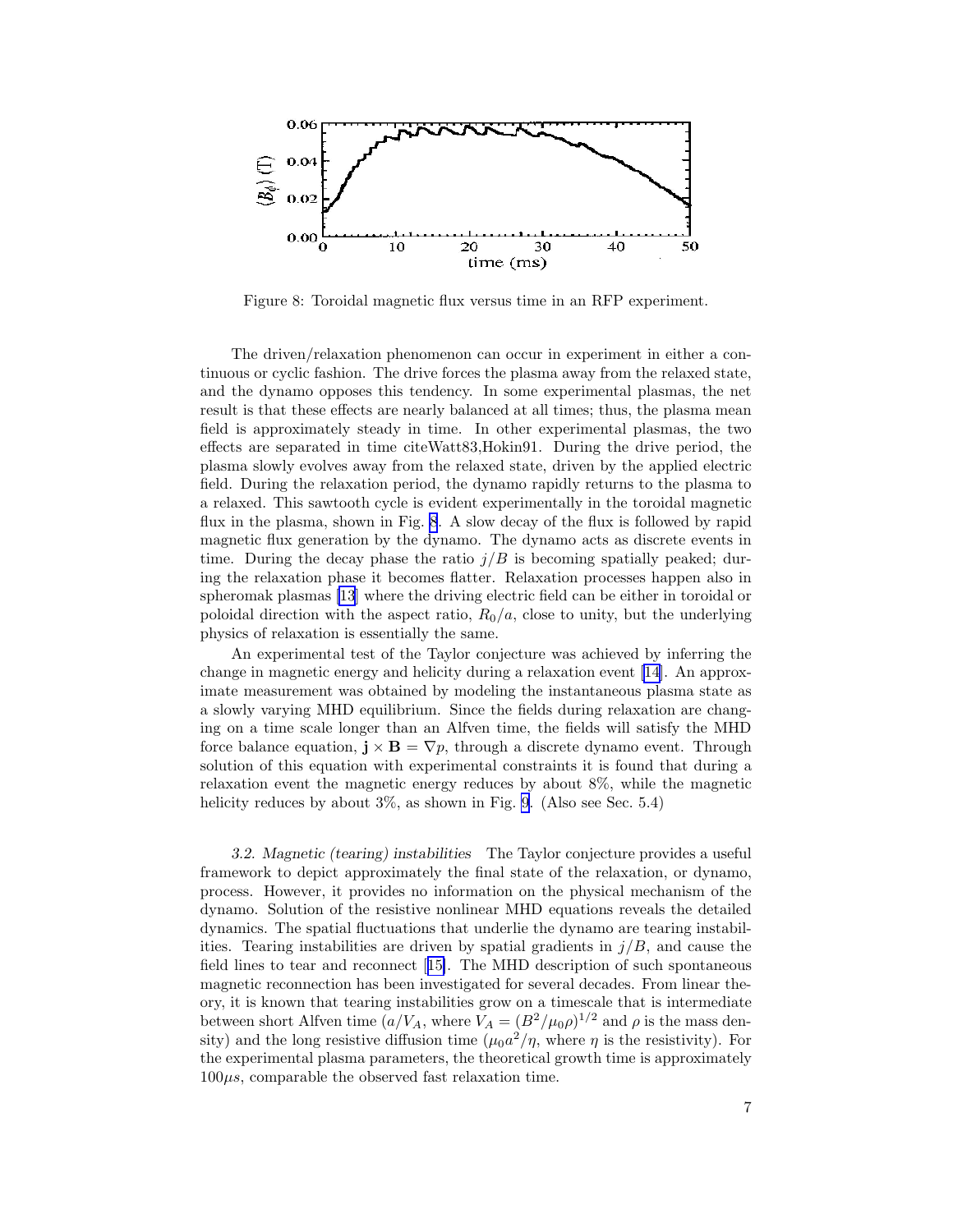<span id="page-7-0"></span>The tearing instability can be described by a wave function of the form  $f(r) \exp[i(m\theta - n\phi)]$  where m and n are integers representing the poloidal and toroidal mode numbers. In laboratory plasmas, many tearing modes can be present simultaneously. For tearing to occur, the fluctuating field must be constant along the mean magnetic field. That is, the parallel wave number must vanish (parallel wavelength must become infinite) somewhere in the plasma. This condition  $(k_{\parallel} = 0)$  becomes

$$
\mathbf{k} \cdot \mathbf{B} = k_{\theta} B_{\theta} + k_{\phi} B_{\phi} = \frac{m}{r} B_{\theta} - \frac{n}{R} B_{\phi} = 0.
$$
 (2)

The condition can be written as  $q = m/n$  where  $q = rB_{\phi}/RB_{\theta}$  is the winding number of the mean magnetic field and varies with minor radius. This condition represents a resonance between the fluctuating and mean magnetic fields. In laboratory plasma discussed here, multiple tearing modes with multiple mode numbers occur. Hence, tearing occurs at many radii within the plasma, leading to large-scale reorganization.

3.3. The nonlinear MHD dynamo An  $\alpha$ -effect dynamo arises from MHD tearing instabilities, as indicated in the mean-field Ohms law

$$
\overline{\mathbf{E}} + \langle \widetilde{\mathbf{v}} \times \widetilde{\mathbf{B}} \rangle = \eta \overline{\mathbf{j}}
$$
 (3)

where the tilde denotes fluctuations and  $\langle \ \rangle$  denotes mean quantities (averages over the poloidal and toroidal directions). Some key features of the dynamo electromotive force that arises from the fluctuations can be discerned from quasilinear theory. In quasilinear theory the alpha effect term (the second term on the left hand side) is evaluated from the solutions for the fluctuations obtained from linear stability theory. In linear theory the mean field is specified; the spatial structure and the growth rate of the exponentially growing modes are calculated. From quasilinear theory the parallel component of the alpha effect in the vicinity of the radius about which reconnection occurs is found to be [\[16](#page-18-0), [17](#page-18-0)]

$$
\langle \widetilde{\mathbf{v}} \times \widetilde{\mathbf{B}} \rangle_{\parallel} = \nabla \cdot \left( D \nabla \frac{\overline{j}}{B} \right)
$$
 (4)

This indicates that the dynamo effect drives current so as to reduce the gradient in  $j/B$ , consistent with a relaxation in the direction of the Taylor state. The dynamo



Figure 9: Time evolution of total magnetic helicity and energy during relaxation event in an RFP plasma[[14\]](#page-18-0).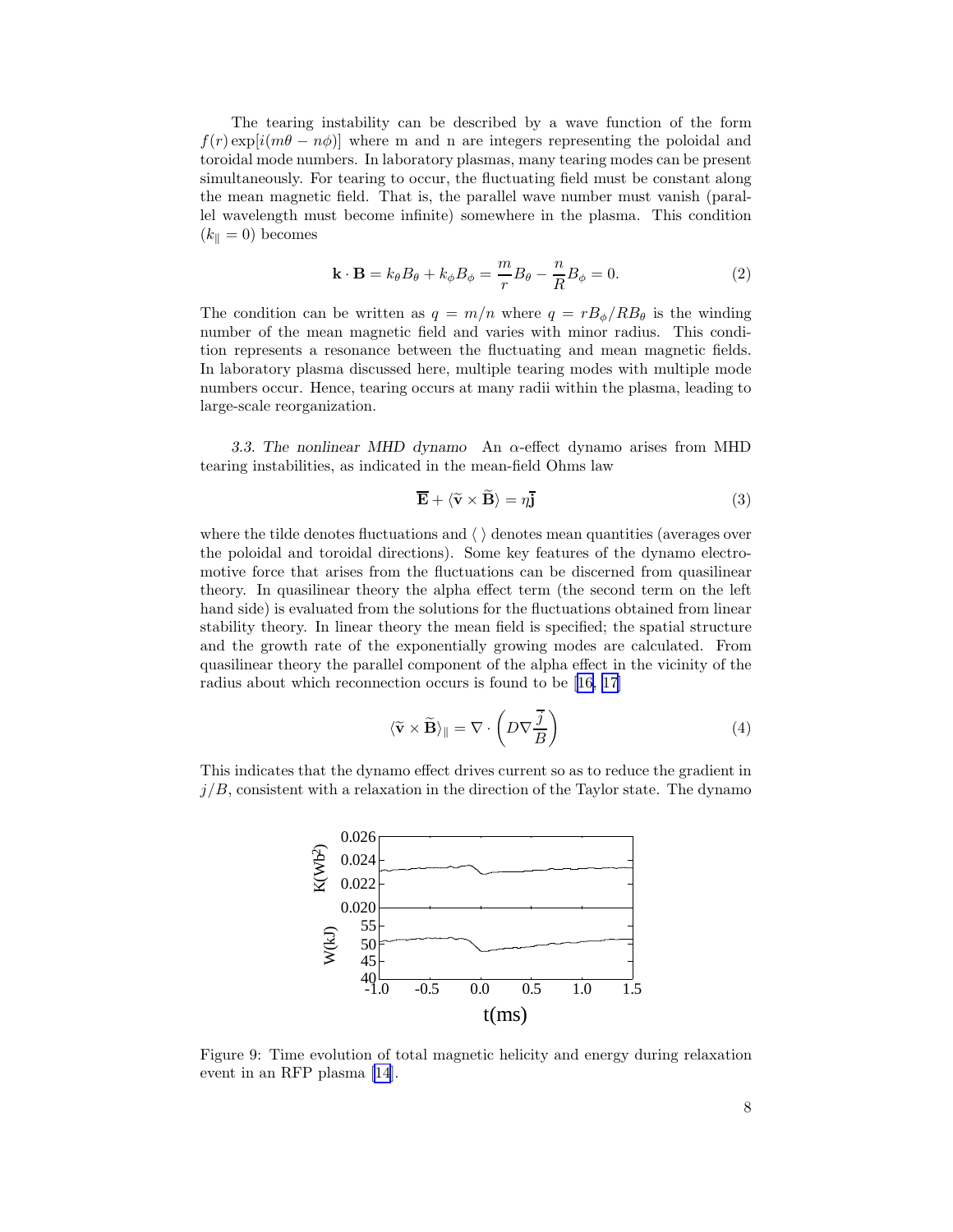

Figure 10: Radial profile of each term in the mean-field Ohm's law, showing (a) the mean electric field and current density and (b) the fluctuation-induced dynamo term. Each term is evaluated from nonlinear MHD computation.

is in the form of a diffusion mechanism. The diffusion coefficient is proportional to  $\tilde{B}^2$ .

Quasilinear theory is incomplete. It only captures the dynamo effect during the growing phase of the instability. Extensive computational study has produced a fully self-consistent description of the MHD laboratory dynamo. The nonlinear computation predicts a steady state dynamo, and includes the interaction between the fluctuations and mean fields (the quasilinear effect) and the nonlinear energy transfer between different spatial Fourier modes. Computation predicts that the fluctuation energy is spread over a modest number of nonlinearly interacting modes, of order of the aspect ratio,  $R_0/a$ . From an initial state of random noise, the instabilities grow (excited by the gradient in  $j/B$ ), reaching an amplitude of about 1% of the mean field. The radial profile of each of the terms in the parallel (to  $\overline{B}$ ) component of the mean-field Ohm's law is displayed in Fig. 10. Note that the alpha effect is large. At the radius where the mean parallel electric field is zero, all the current is driven by the dynamo. Since the alpha effect reverses sign with radius, it can also be viewed as redistributing current from the center the edge.

4. Measurements of Dynamo Effects Despite the long history of research of RFP plasmas and subsequent recognition of existence of dynamo effects, the experimental efforts to directly measure the  $\alpha$ -effect did not start until the late 1980's[[18\]](#page-18-0). The main reason is the difficulty in measuring local velocity fluctuations of both ions and electrons in a plasma. Below we describe several techniques successfully used to measure the velocity fluctuations, thus the dynamo effects. In addition to the MHD dynamo, discussed in the previous section, measurement have been made to examine dynamo effects arising from pressure effects, the Hall term, and kinetic effects. We discuss each of these four dynamo mechanisms in turn.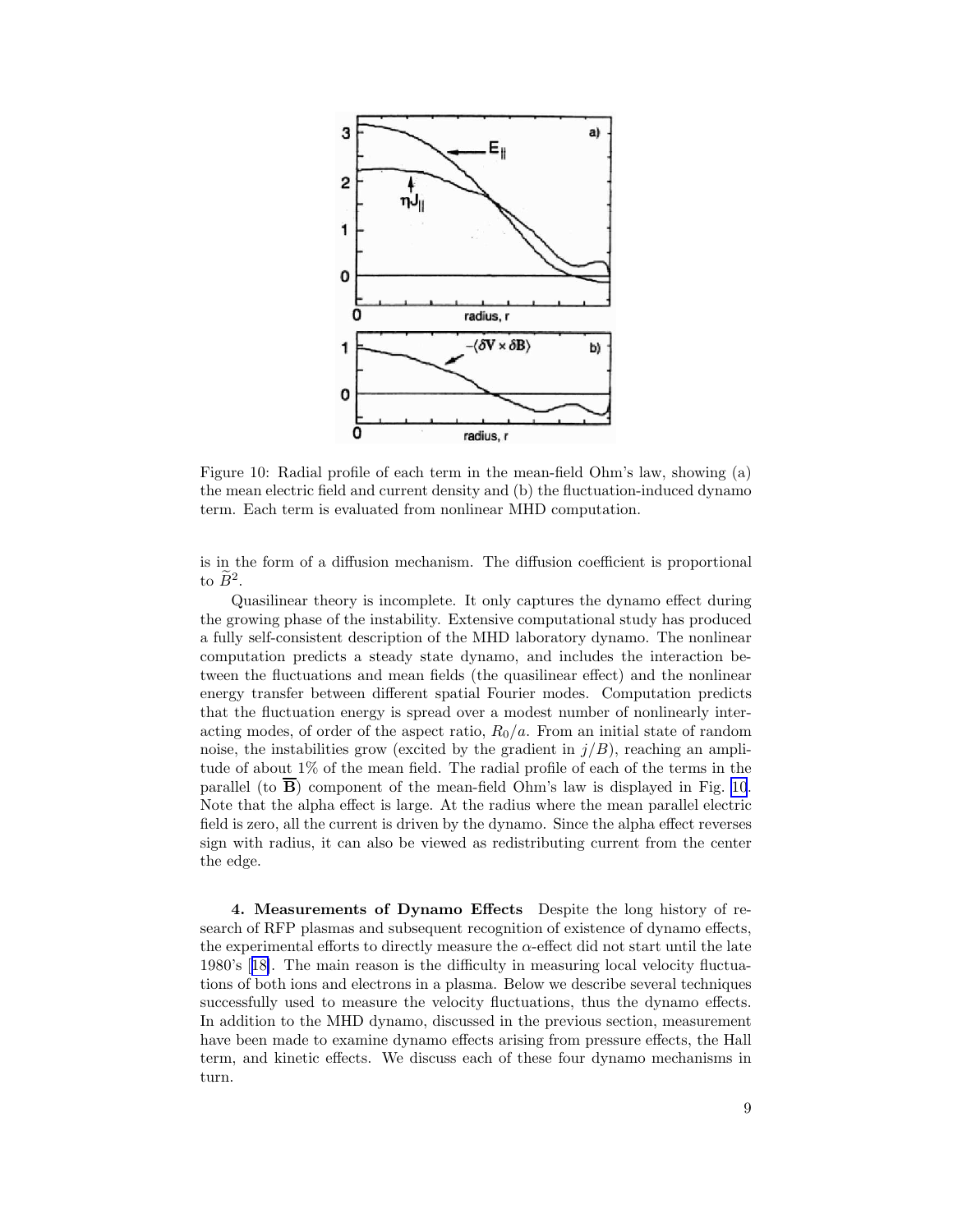<span id="page-9-0"></span>

Figure 11: Time evolution of the measured MHD dynamo electric field  $\langle E_\perp \cdot B_\perp \rangle / \overline{B}$ by Langmuir probes [\[20](#page-18-0)] in MST, compared with the mismatch  $\eta j_{\parallel} - E_{\parallel}$  in the parallel Ohm's law during a relaxation cycle.

4.1. MHD dynamo The key quantity to measure is the component of the fluctuation-induced electromotive force along the mean magnetic field. In the MHD model, where **v** is dominated by the  $E \times B$  drift, the electron and ion velocities are about equal. The corresponding term is  $\langle \tilde{\mathbf{v}} \times \mathbf{B} \rangle_{\parallel} \simeq \langle \tilde{\mathbf{v}}_{\perp} \times \mathbf{B}_{\perp} \rangle_{\parallel}$ . Thus, the key is to measure  $\tilde{\mathbf{v}}_{\perp}$  with sufficient time and spatial resolutions.

The first technique invokes measurements of fluctuations in the perpendicular electric field. The measuring principle is based on the fluctuating Ohm's law,  $\mathbf{E} + \widetilde{\mathbf{v}} \times \overline{\mathbf{B}} + \overline{\mathbf{v}} \times \mathbf{B} = \eta \mathbf{j}$ , which reduces to

$$
\widetilde{\mathbf{v}}_{\perp} = \frac{(\widetilde{\mathbf{E}}_{\perp} + \overline{\mathbf{v}} \times \widetilde{\mathbf{B}} - \eta \widetilde{\mathbf{j}}_{\perp}) \times \overline{\mathbf{B}}}{\overline{B}^2} \simeq \frac{\widetilde{\mathbf{E}}_{\perp} \times \overline{\mathbf{B}}}{\overline{B}^2},\tag{5}
$$

because  $\widetilde{\mathbf{E}}_{\perp} \gg \eta \widetilde{\mathbf{j}}_{\perp}$  and  $\widetilde{\mathbf{E}}_{\perp} \gg \overline{\mathbf{v}} \times \widetilde{\mathbf{B}}$  in typical conditions. Therefore, the  $\alpha$ -effect becomes

$$
\langle \widetilde{\mathbf{v}} \times \widetilde{\mathbf{B}} \rangle_{\parallel} \simeq \frac{\langle (\widetilde{\mathbf{E}}_{\perp} \times \overline{\mathbf{B}}) \times \widetilde{\mathbf{B}}_{\perp} \rangle}{\overline{B}^2} = \frac{\langle \widetilde{\mathbf{E}}_{\perp} \cdot \widetilde{\mathbf{B}}_{\perp} \rangle}{\overline{B}}.
$$
 (6)

Fluctuations in electric and magnetic fields and their correlations can be measured by Langmuir probes and magnetic pickup coils, respectively, at the plasma edge where the temperature is relatively low[[19\]](#page-18-0). However, the first attempt using this technique in a relatively dense RFP plasma measured [\[18\]](#page-18-0) no perceivable  $\alpha$ -effect compared to the mismatch between  $E_{\parallel}$  and  $\eta j_{\parallel}$  shown in Fig. [4.](#page-3-0) It has been suggested later that another mechanism (see next subsection) for the dynamo action might be operational in these dense plasmas.

The first successful detection [\[20\]](#page-18-0) of the MHD dynamo in the RFP plasmas was made in the well-controlled Madison Symmetric Torus (MST) plasmas. As discussed in Sec. 3.1, in addition to the continuous dynamo action to regenerate toroidal flux against resistive diffusion, discrete relaxation events occur in MST in a regular fashion to generate toroidal flux in a short time scale. Figure 11 displays the measured dynamo electric field compared with the mismatch between  $E_{\parallel}$  and  $\eta_{\ell}$ . The agreement is excellent both during relaxation events ( $t \approx -0.1$ ms) and between events. Successful measurements of MHD dynamo effects were made in a spheromak using a similar technique[[21\]](#page-18-0).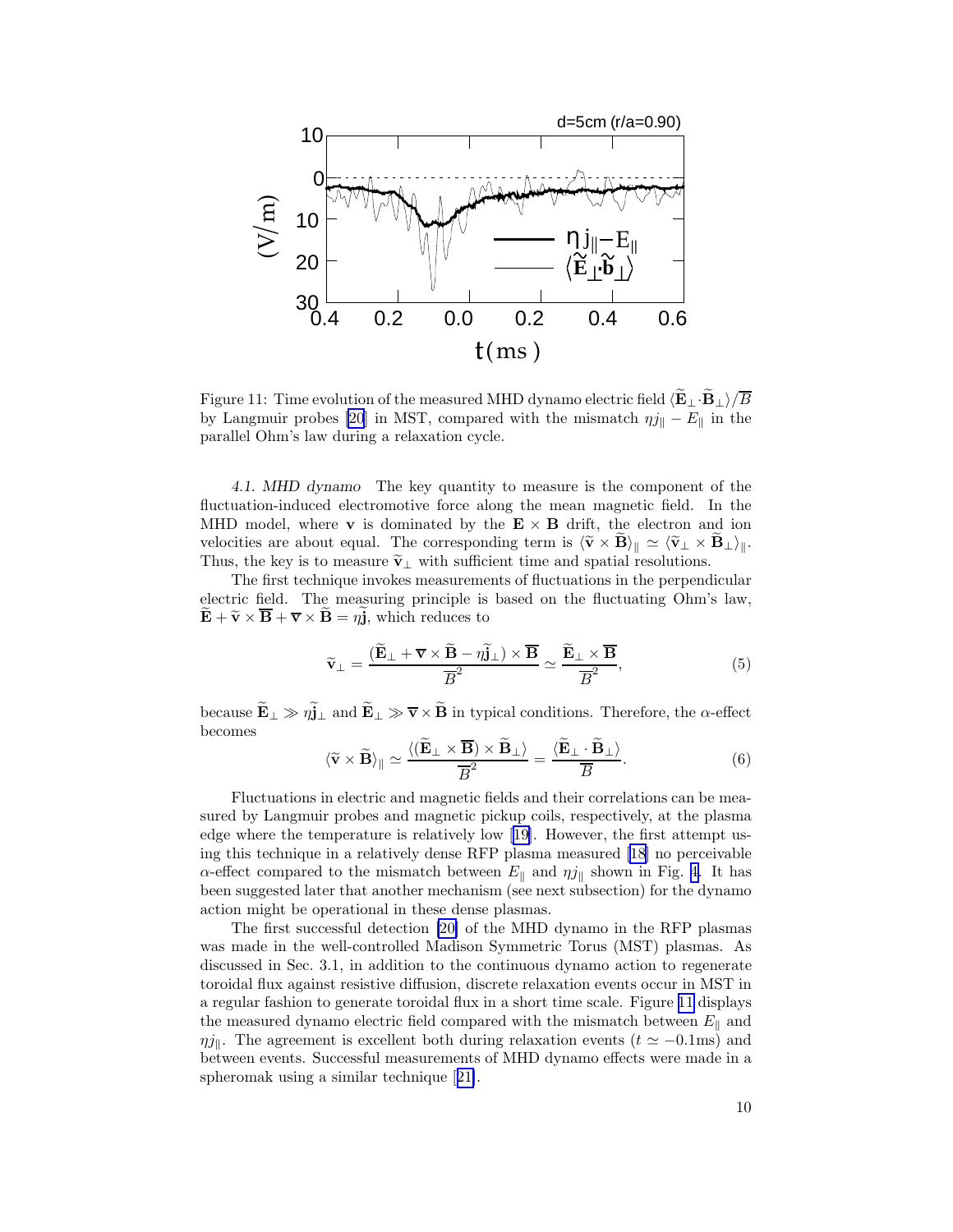<span id="page-10-0"></span>

Figure 12: Time evolution of the measured MHD dynamo electric field  $\langle \tilde{\mathbf{v}} \times \mathbf{B} \rangle_{\parallel}$ (lightline) by an optical probe [[23\]](#page-18-0) in MST, compared with the mismatch  $\eta j_{\parallel} - E_{\parallel}$ (heavy line) in the parallel Ohm's law during a relaxation cycle.

The second technique used to measure fluctuating velocities is spectroscopic detection of the Doppler shift from impurity carbon ions embedded within the hydrogen plasmas[[22, 23\]](#page-18-0). If the coupling between impurity ions and plasma ions are strong, or they behave in the same way when exposed to the slow electric field fluctuations, the emission from impurity ions function as a tracer of plasma flow. An optical probe[[24\]](#page-18-0) was utilized to measure local velocity fluctuations of impurity ions. Correlations with local magnetic fluctuations have also yielded remarkable agreement with the mismatch electric field at the edge as shown in Fig. 12. At smaller radii, however, the measured dynamo term diminishes due to the phase changes in  $\tilde{v}_r$  [[23\]](#page-18-0). Other mechanisms discussed in Sec. 3 for the dynamo effects might be operational at the smaller radii.

4.2. Diamagnetic dynamo Because of the collisionless nature of high temperature plasmas, MHD approximations are not always a good model to describe dynamics of such plasmas. A better model can be based on the two-fluid model where ion fluid and electron fluid are treated separately. As described in Sec. 3.3, the force balance for electrons is essentially the Ohm's law, which is generalized to include electron pressure force,

$$
\mathbf{E} + \mathbf{v}_e \times \mathbf{B} + \frac{\nabla P_e}{en} = \eta \mathbf{j},\tag{7}
$$

where the electron inertial effect is ignored. Then Eq.[\(6](#page-9-0)) is modified to

$$
\langle \widetilde{\mathbf{v}}_e \times \widetilde{\mathbf{B}} \rangle_{\parallel} \simeq \frac{\langle \widetilde{\mathbf{E}}_{\perp} \cdot \widetilde{\mathbf{B}}_{\perp} \rangle}{\overline{B}} + \frac{\langle \nabla_{\perp} \widetilde{P}_e \cdot \widetilde{\mathbf{B}}_{\perp} \rangle}{e \overline{n} \overline{B}}
$$
(8)

where the second term is referred as "diamagnetic" dynamo since the fluctuating electron velocity is due to electron diamagnetism. We note that a small "battery" term is ignored here (see Sec. 5.1.)

The diamagnetic dynamo has been detected at the edge of an RFP plasma when the density is high[[25\]](#page-18-0). Fluctuations in the electron pressure (density and electron temperature) can be measured by Langmuir probes at different locations to deduce their gradient. Figure [13](#page-11-0) shows the cross spectra of fluctuating quantities for both MHD dynamo and diamagnetic dynamo for four different densities. In the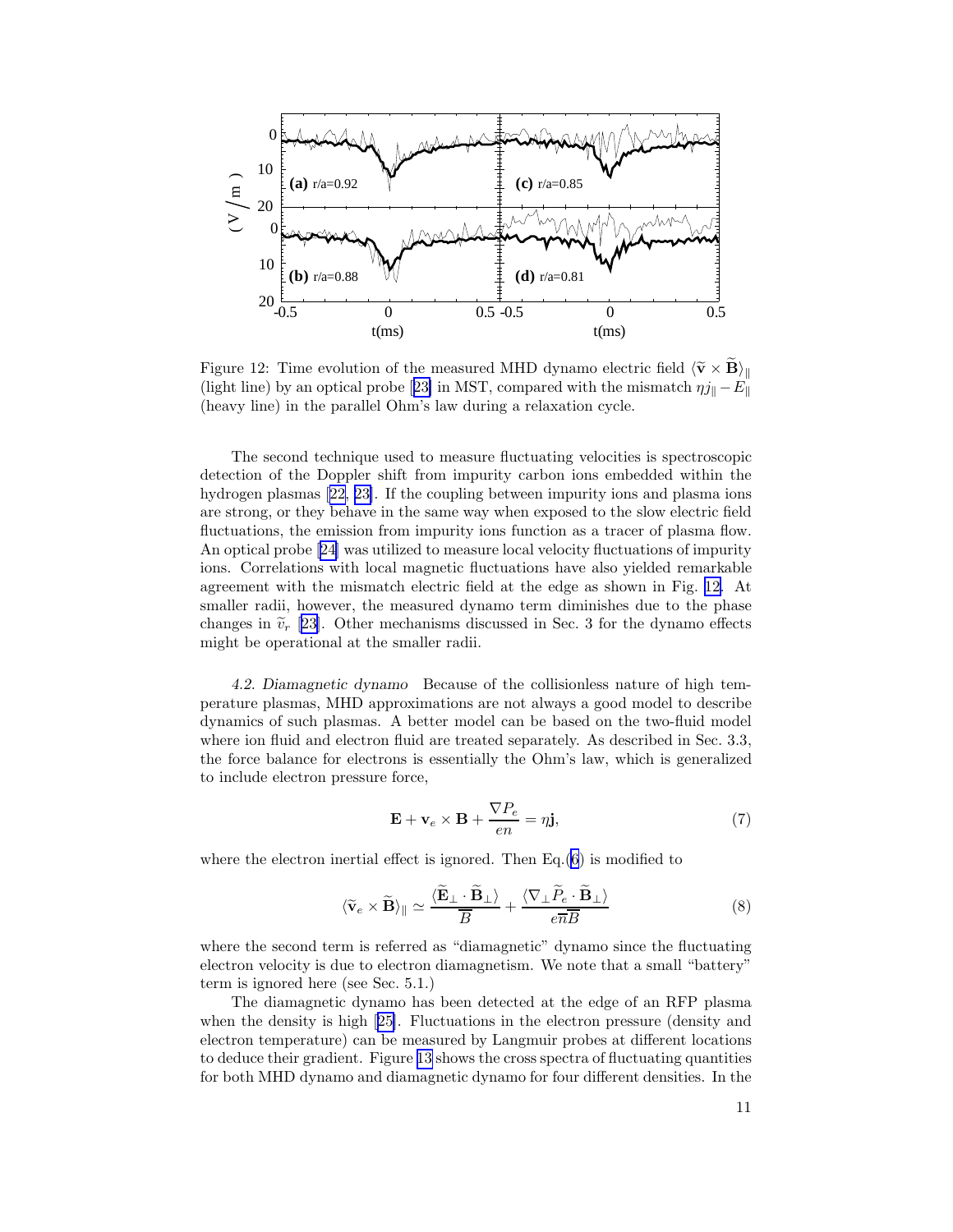<span id="page-11-0"></span>

Figure 13: Cross spectra of the MHD (solid lines) and diamagnetic dynamo (dotted lines) terms for four different density cases in a RFP plasma [\[25](#page-18-0)].

low density plasmas, the MHD dynamo dominates while at the highest density, the diamagnetic dynamo dominates. Although the underlying mechanisms for the transition are still unclear, this observation is consistent[[26\]](#page-18-0) with the early measurements in a dense plasma where no significant MHD dynamo was detected [\[18](#page-18-0)].

4.3. Hall dynamo Since  $\mathbf{j} = en(\mathbf{v}_i - \mathbf{v}_e)$  and  $\mathbf{v} \approx \mathbf{v}_i$ , Eq.([7\)](#page-10-0) can be written as

$$
\mathbf{E} + \mathbf{v} \times \mathbf{B} - \frac{\mathbf{j} \times \mathbf{B}}{en} + \frac{\nabla P_e}{en} = \eta \mathbf{j},\tag{9}
$$

where the second term in the left-hand side is called the Hall term. The fluctuationinduced counterpart,  $\langle \mathbf{j} \times \mathbf{B} \rangle / en$ , therefore called Hall dynamo, has been suggested to be important under certain conditions[[27\]](#page-19-0). Experimentally, current density fluctuations can be measured by magnetic pickup coils, placed at several spatial points, using Ampere's law. Measurements at the plasma edge indicated small but non-negligible effects in the Ohm's law[[28\]](#page-19-0).

Physically, the Hall dynamo arises when electron flow does not fluctuate together with ions in the perpendicular direction. For this to happen, electrons need to experience different forces than ions. Electric force cannot be the cause since its fluctuations induce only the same flow fluctuations for both species. However, the electron pressure force can serve this purpose by driving flows only in electrons. Therefore, the diamagnetic dynamo mentioned above is a manifestation of the Hall dynamo effect. Another possibility for a finite difference in perpendicular flows of electrons and ions has been suggested[[25,](#page-18-0) [27](#page-19-0)] when the viscous force for ions is large.

4.4. Kinetic dynamo For ions and electrons to be treated as fluids, their distribution functions need to be close to Maxwellians. In the collisionless plasmas, however, this cannot be always true especially in the pinch plasmas driven by a large electric field. In such cases, often a high-energy tail of electrons form along magnetic field line. When the field lines wander from center to edge, these highenergy electrons follow, resulting in transport of electric current outward. The current transport due to these electrons can just make up the mismatch in the electric field illustrated in Fig. [4.](#page-3-0) The physics process, however, needs to be treated by the full kinetic equations, referred as the kinetic dynamo theory[[29\]](#page-19-0). The main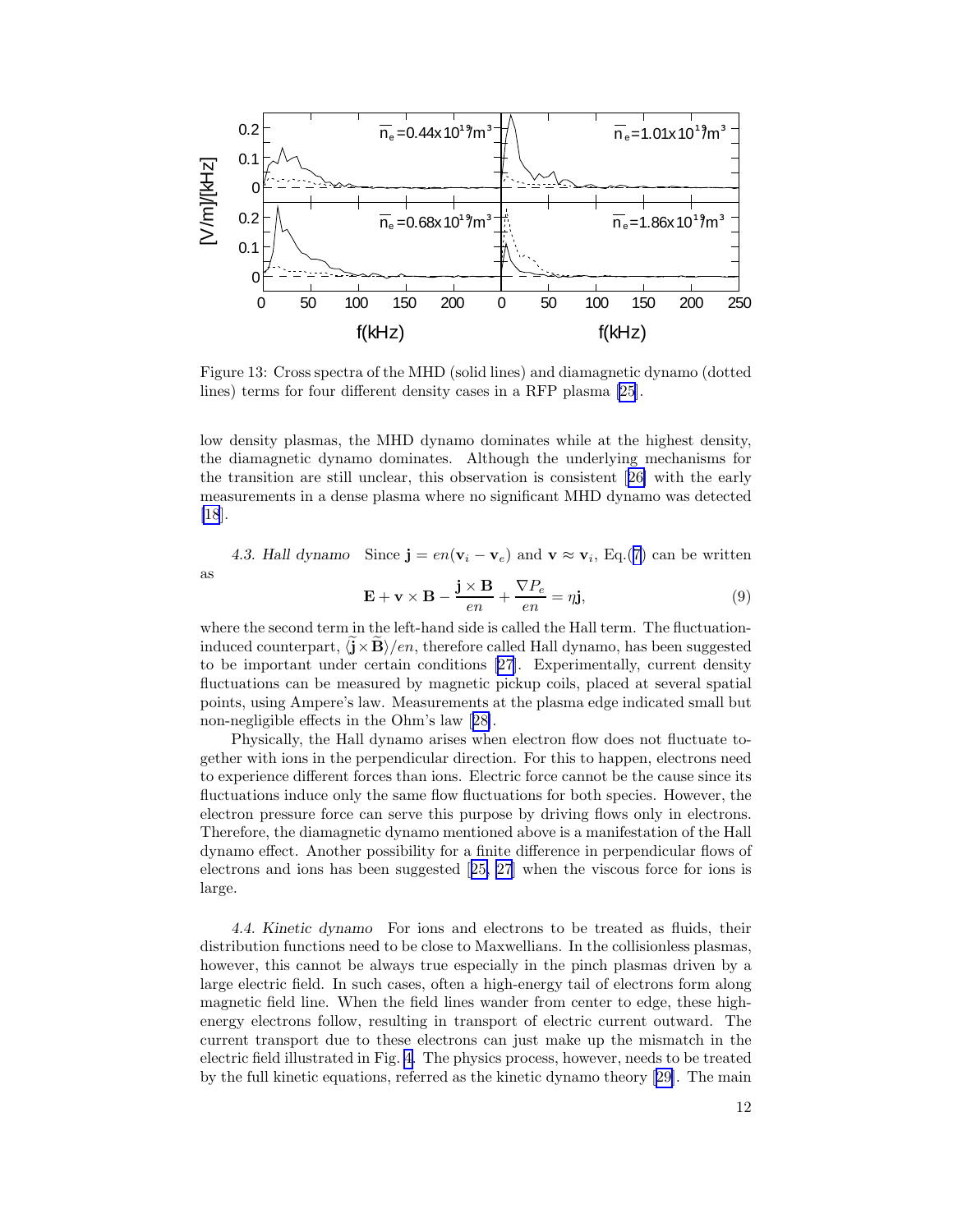<span id="page-12-0"></span>

Figure 14: Time evolution of energetic electron current measured by an electrostatic electron energy analyzer with the entrance aligned along the field line at the edge of an RFP plasma [\[30](#page-19-0)].

support for this theory is from the observation [\[30](#page-19-0)] of high energy electrons along the field lines carrying most of the current, as exemplified in Fig. 14.

However, the present form of this theory does not include the effects of these energetic electrons on the dynamics of magnetic field lines through Ampere's law. It has been pointed out[[31\]](#page-19-0) that such dynamical feedback to the magnetic field structure would impose a severe constraint on the efficiency of this mechanism. Alternately, the observation of energetic electrons is possibly just a manifestation of other dynamo processes motioned above, i.e., they are accelerated by local dynamo electric field [\[32](#page-19-0)]. Kinetic behaviors of the plasma in such a turbulent environment may be far from a simple physics picture.

5. Implications to Dynamo Theories and Astrophysical Dynamos What we can learn from the observed dynamo effects described in the previous sections? In this section, we discuss their implications to a number of important and often controversial issues in recent developments in dynamo theory: fast dynamo versus slow dynamo; back-reaction of mean field on dynamo action; stationary and homogeneous turbulence versus driven systems; and its relationship with magnetic helicity. Finally, implications to astrophysical systems, especially the solar dynamo problem, are discussed.

5.1. Fast dynamo versus slow dynamo Fast dynamos are dynamo actions which do not diminish in the small resistivity limit, while slow dynamos do. Fast dynamos can change the magnetic field in a much faster time scale than the resistive diffusion time, in which slow dynamos operate. A real solution for the astrophysically observed dynamos must be a fast dynamo. In fact, the dynamo effects described in the previous section are evidently also fast dynamos, which can change the magnetic flux in a time scale (typically  $\sim 100 \mu s$  during relaxation events) much faster than the resistive diffusion time (typically  $\sim 0.1$ s).

For clarity, we re-derive the  $\alpha$ -effect based on the Ohm's law in the two-fluid framework, Eq. ([7\)](#page-10-0),  $\mathbf{E} + \mathbf{v}_e \times \mathbf{B} + \nabla P_e/en = \eta \mathbf{j}$ . After ensemble-averaging over fluctuations it becomes

$$
\overline{\mathbf{E}} + \overline{\mathbf{v}}_e \times \overline{\mathbf{B}} + \langle \widetilde{\mathbf{v}}_e \times \widetilde{\mathbf{B}} \rangle + \frac{\nabla \overline{P}_e}{en} = \eta \overline{\mathbf{j}},\tag{10}
$$

13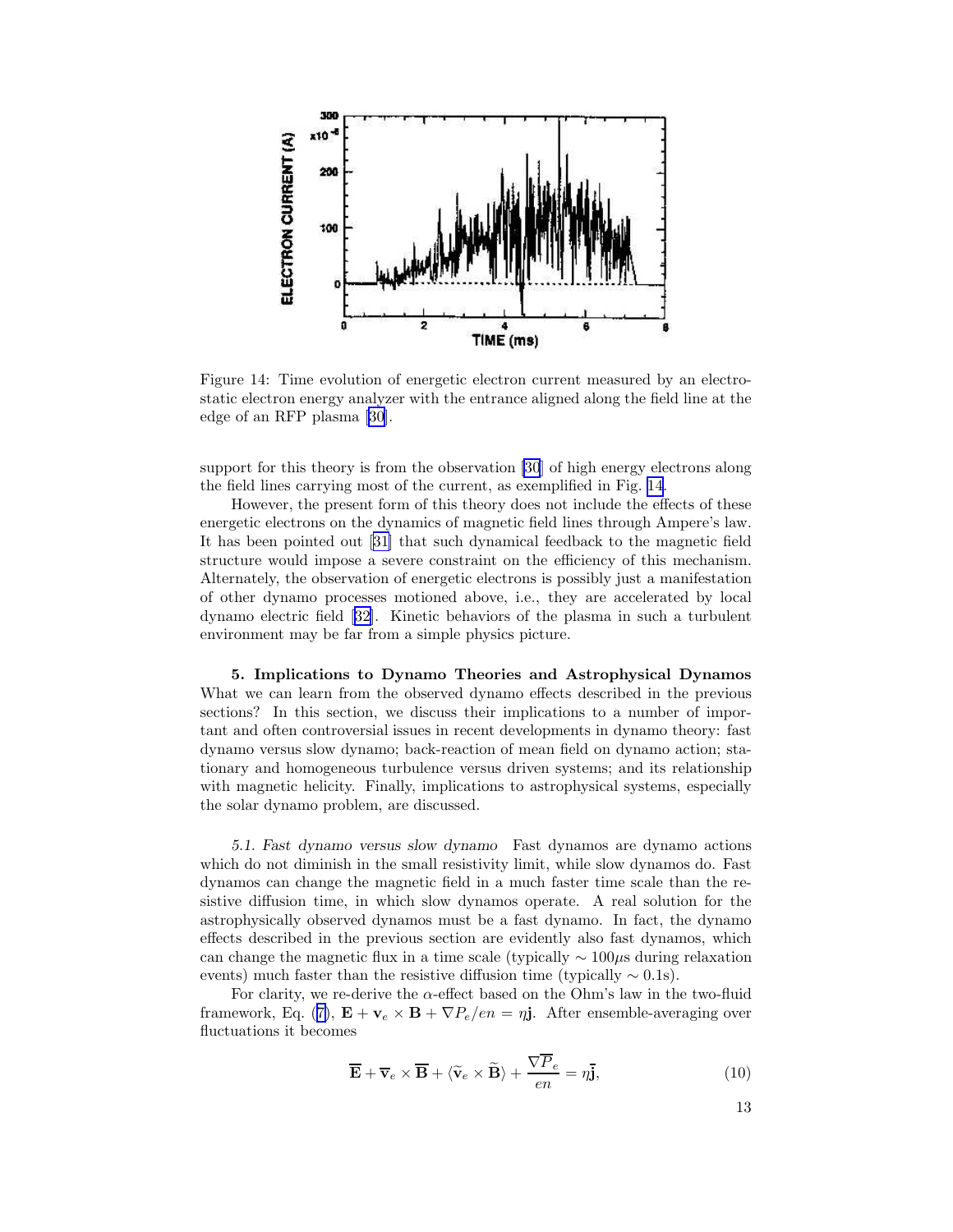<span id="page-13-0"></span>which can be subtracted from Eq. ([7\)](#page-10-0) to yield

$$
\widetilde{\mathbf{E}} + \widetilde{\mathbf{v}}_e \times \overline{\mathbf{B}} + (\overline{\mathbf{v}}_e + \widetilde{\mathbf{v}}_e) \times \widetilde{\mathbf{B}} - \langle \widetilde{\mathbf{v}}_e \times \widetilde{\mathbf{B}} \rangle + \frac{\nabla P_e}{en} = \eta \widetilde{\mathbf{j}},
$$
\n(11)

where small battery-like effects such as  $\langle \tilde{n} \nabla \tilde{P}_e \rangle / e \overline{n}^2$  are neglected (see Sec. 5.4). With the use of Eq. (11), the  $\alpha$ -effect is calculated as

$$
\langle \widetilde{\mathbf{v}}_e \times \widetilde{\mathbf{B}} \rangle_{\parallel} = \frac{\langle \widetilde{\mathbf{v}}_e \times \widetilde{\mathbf{B}} \rangle \cdot \overline{\mathbf{B}}}{B} = -\frac{\langle (\widetilde{\mathbf{v}}_e \times \overline{\mathbf{B}}) \cdot \widetilde{\mathbf{B}} \rangle}{B}
$$

$$
= \frac{\langle \widetilde{\mathbf{E}} \cdot \widetilde{\mathbf{B}} \rangle}{B} + \frac{\langle \nabla \widetilde{P}_e \cdot \widetilde{\mathbf{B}} \rangle}{e \overline{n} B} - \eta \frac{\langle \widetilde{\mathbf{j}} \cdot \widetilde{\mathbf{B}} \rangle}{B}.
$$
(12)

The first and second terms are MHD dynamo and diamagnetic dynamo, respectively, and the third term is proportional to the resistivity  $\eta$ . We note that the so-called"first-order smoothing" approximation [[3\]](#page-17-0), or  $\tilde{\mathbf{v}}_e \times \tilde{\mathbf{B}} - \langle \tilde{\mathbf{v}}_e \times \tilde{\mathbf{B}} \rangle = 0$ needs not to be assumed in Eq. (11) to derive the above results.

The third term in Eq. (12) deserves special comment. It is likely a slow dynamo term since it diminishes as the resistivity goes to zero. It may be argued that the current density fluctuations may go to infinity to make this term finite in the vanishing resistivity limit [\[33](#page-19-0)]. But this possible singularity is a mathematical question but not a physical one because current density has to be bounded in any case: microinstabilities will be destabilized sooner or later to stop the growth in the current density. Therefore, this term should be always a slow dynamo term in real plasmas. Indeed, this term is small in pinch plasmas where resistivity is small, as mentioned in the previous section. In contrast, the other two terms in Eq. (12) can be the fast dynamo terms since they are not constrained by the small resistivity, and they can change the magnetic field in a fast time scale, as demonstrated in the laboratory plasmas described in this paper. We discuss these terms further in the following subsections.

5.2. Back-reaction of mean field on dynamo action The concept of slow dynamo is closely related, if not identical, to the so-called back-reaction of mean magneticfield on the  $\alpha$ - effect in the analytic MHD models [[34, 35](#page-19-0), [36](#page-19-0), [37\]](#page-19-0), confirmed by MHD simulations [\[38](#page-19-0)]. A self-consistent constraint due to Lorentz force on the flow [\[39](#page-19-0)] applies on the kinematic dynamo effects,

$$
\alpha \equiv \frac{\langle \widetilde{\mathbf{v}} \times \widetilde{\mathbf{B}} \rangle_{\parallel}}{B} = \alpha_0 + \frac{\tau}{3\rho} \langle \widetilde{\mathbf{j}} \cdot \widetilde{\mathbf{B}} \rangle, \tag{13}
$$

where the kinematic  $\alpha$ -effect  $\alpha_0 = -(\tau/3\rho)\langle \tilde{\mathbf{v}}\cdot \nabla \times \tilde{\mathbf{v}} \rangle$  and  $\tau$  is the correlation time same for the velocity and magnetic field fluctuations. Combining with Eq. (12) in the MHD limit,

$$
\alpha = \frac{\langle \widetilde{\mathbf{E}} \cdot \widetilde{\mathbf{B}} \rangle - \eta \langle \widetilde{\mathbf{j}} \cdot \widetilde{\mathbf{B}} \rangle}{B^2},\tag{14}
$$

yields [\[36\]](#page-19-0)

$$
\alpha = \frac{\alpha_0 + \frac{\tau}{3\rho\eta} \langle \widetilde{\mathbf{B}} \cdot \widetilde{\mathbf{B}} \rangle}{1 + \frac{\tau}{3\rho\eta} B^2}.
$$
\n(15)

In the limit of small resistivity, the above equation becomes

$$
\alpha = \frac{3\rho\eta}{\tau B^2} \alpha_0 + \frac{\langle \mathbf{\tilde{E}} \cdot \mathbf{\tilde{B}} \rangle}{B^2}
$$
 (16)

14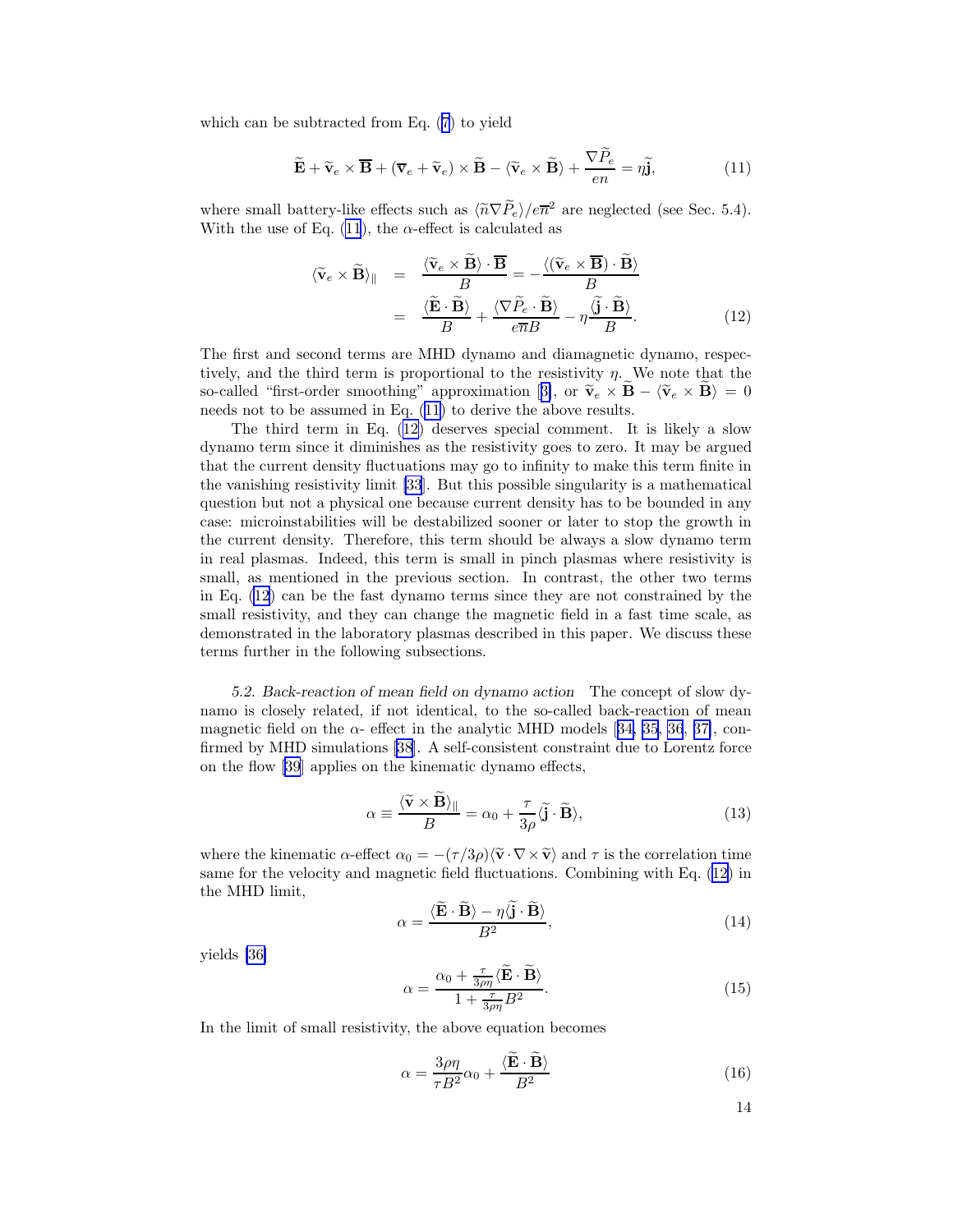<span id="page-14-0"></span>where, without the second term, the  $\alpha$ -effect diminishes either by small resistivity (orslow dynamo) or by large mean field,  $B$  (back-reaction of mean field) [[35\]](#page-19-0). In either case, however, the second term can survive[[40\]](#page-19-0) to function as a fast, unquenched dynamo. In fact, the dynamo effects described in the previous section operate in the pinch plasmas with small resistivity in a strong magnetic field (although part of it is supplied externally); thus they are not quenched through the backreaction of the strong magnetic field. An important question to be discussed in the following subsection is under what conditions the fast dynamo terms can survive to dominate the dynamo effect in systems with small resistivity and/or large mean magnetic field.

5.3. Stationary and homogeneous turbulence versus driven systems First, let us turn our attention to the classical case of statistically stationary and homogeneous turbulence[[3\]](#page-17-0). In this special case, by definition, all statistical quantities of the turbulence do not vary in time and space. Therefore, the second term of Eq. ([12\)](#page-13-0),  $\langle \nabla P_e \cdot \mathbf{B} \rangle = \nabla \cdot \langle P_e \mathbf{B} \rangle$ , vanishes. Since  $\mathbf{E} = -\nabla \phi - \partial \mathbf{A}/\partial t$ , where  $\phi$  is the electrostatic potential and  $\bf{A}$  is the vector potential<sup>2</sup>, the first term of Eq. [\(12](#page-13-0)) becomes  $\langle \mathbf{\tilde{E}} \cdot \mathbf{\tilde{B}} \rangle = -\langle \nabla \phi \cdot \mathbf{\tilde{B}} \rangle - \langle \partial (\mathbf{\tilde{A}}/\partial t) \cdot \mathbf{\tilde{B}} \rangle$ . Obviously, the electrostatic part,  $-\langle \nabla \widetilde{\phi} \cdot \widetilde{\mathbf{B}} \rangle = -\nabla \cdot \langle \widetilde{\phi} \widetilde{\mathbf{B}} \rangle$ , vanishes. Using vector identities and  $\mathbf{B} = \nabla \times \mathbf{A}$ , the electromagnetic part vanishes as well:

$$
-\left\langle \frac{\partial \widetilde{\mathbf{A}}}{\partial t} \cdot \widetilde{\mathbf{B}} \right\rangle = -\frac{1}{2} \left( \frac{\partial \langle \widetilde{\mathbf{A}} \cdot \widetilde{\mathbf{B}} \rangle}{\partial t} + \nabla \cdot \left\langle \widetilde{\mathbf{A}} \times \frac{\partial \widetilde{\mathbf{A}}}{\partial t} \right\rangle \right) = 0. \tag{17}
$$

Therefore, in the case of stationary and homogeneous turbulence, the only surviv-ing dynamo term in Eq. ([12\)](#page-13-0) is  $\eta\langle\mathbf{j}\cdot\mathbf{B}\rangle$ , which is likely slow, and consequently, the dynamo is quenched in Eq. ([16\)](#page-13-0). This is exactly what was predicted theoretically [\[34](#page-19-0), [35, 36, 37\]](#page-19-0). When periodic boundary conditions are imposed, MHD simulations[[38, 42\]](#page-19-0) can produce such turbulence, demonstrating slow and quenched dynamos [\[43](#page-19-0)].

Stationarity and homogeneity of a turbulence implies that there exist no preferential directions in time and space for the system to evolve. This is not the case for the pinch plasmas as we have seen so far. They are driven systems. In fact, almost all astrophysical systems are also driven by various sources, as discussed in Sec. 1. More importantly, there always exist preferences in directions in time and/or in space during the driven processes. Often, when the system evolves very slowly so that quasi-stationarity can be assumed, the homogeneity in space still cannot be assumed. The inhomogeneous nature of the driving processes can be reflected in the boundary conditions[[43\]](#page-19-0). In fact, MHD simulations with open boundary conditions [\[44](#page-19-0), [45\]](#page-19-0) exhibit fast growth of large scale magnetic field, on a time scale intermediate between the fast Alfven wave transit time (or eddy turnover time) and the slow resistive diffusion time.

Since stationary and homogeneous turbulence produces only slow and quenched dynamos, a logical next question then is under what conditions the turbulence can drive fast and unquenched dynamos? In other words, what effects do the first two terms of Eq. [\(12](#page-13-0)) have on the turbulence? Answering this question leads to the relation of dynamo effects with magnetic helicity.

<sup>2</sup>Theoretically, gauge-invariant treatments of these potentials are often not so straightforward, but experimentally both parts of the electric field can be measured unambiguously: a double Langmuir probe, consisting of two small electrodes in contact with plasma, can detect  $-\nabla\phi$ along the direction linking two electrodes while a loop wire with a straight part exposed to electromagnetic induction but with the rest shielded can detect  $-\partial \mathbf{A}/\partial t$  along the direction of the straight part [\[41\]](#page-19-0).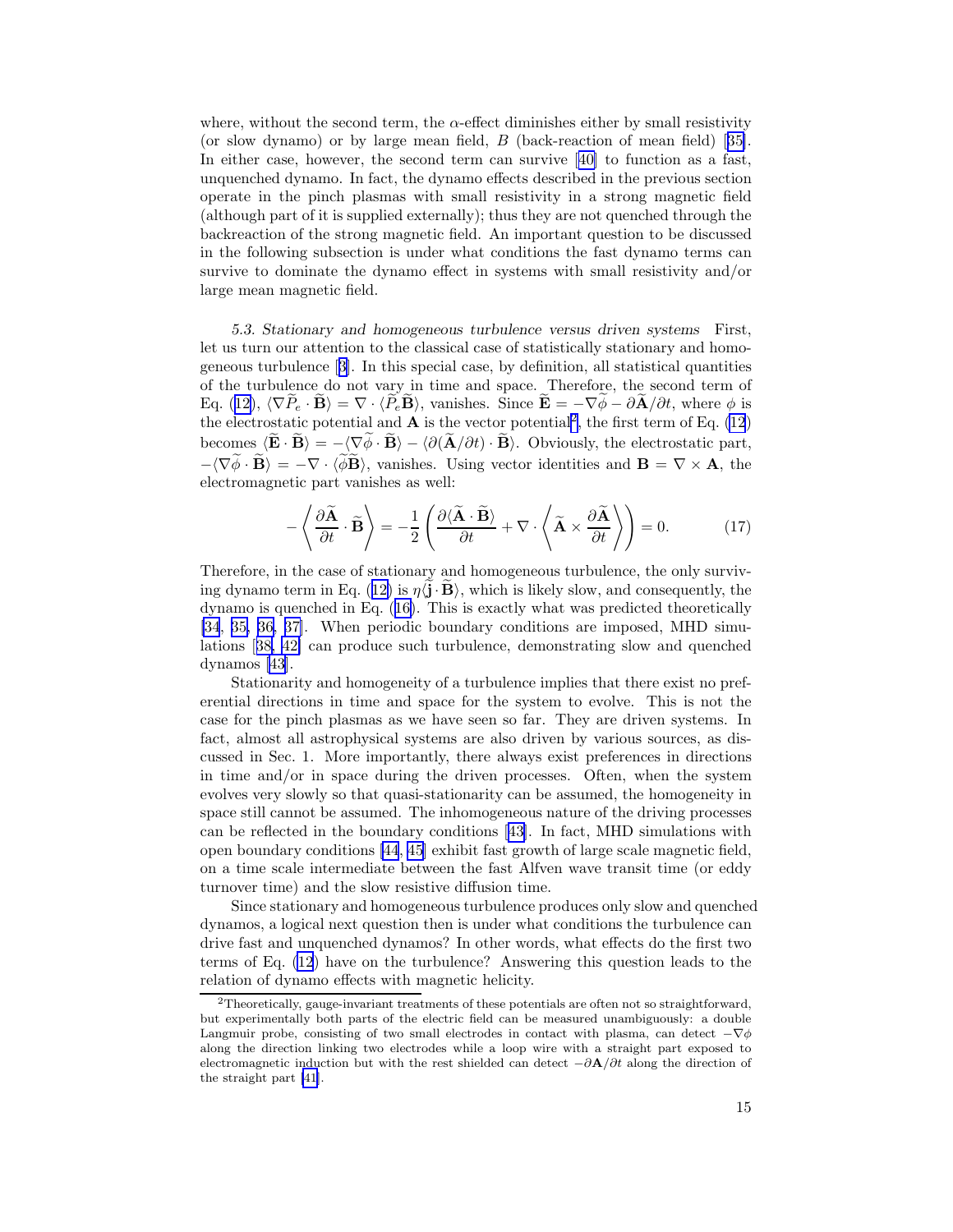<span id="page-15-0"></span>5.4. Magnetic helicity and dynamo effects As discussed in Sec. 3, magnetic helicity is relatively conserved compared to magnetic energy during relaxation where dynamo effects play important roles. The dynamo effects conserve the total magnetic helicity except for resistive effects and a small battery effect[[46\]](#page-19-0). This can be seen easily from its rate of change,

$$
\frac{dK}{dt} = -2 \int \mathbf{E} \cdot \mathbf{B} dV - \int (2\phi \mathbf{B} + \mathbf{A} \times \frac{\partial \mathbf{A}}{\partial t}) \cdot d\mathbf{S},\tag{18}
$$

where  $V$  is enclosed by the surface **S**. Using Eq.  $(7)$  $(7)$ , the first term becomes

$$
\int \mathbf{E} \cdot \mathbf{B}dV = \int \eta \mathbf{j} \cdot \mathbf{B}dV + \int \frac{\nabla P_e \cdot \mathbf{B}}{en} dV.
$$
 (19)

The first term on the RHS is a resistive effect, which vanishes with zero resistivity. The second term requires finite pressure gradient, especially electron temperature, along the field line to change the total helicity. However, we note that such parallel gradients are very small owing to fast electron flow along the field lines. Such effects, often called the battery effect[[1\]](#page-17-0), provide only a seed for magnetic field to grow in a dynamo process and, of course, it can be accompanied by small but finite magnetic helicity. However, the change in  $K$  observed during a relaxation event [\[14](#page-18-0)], as shown in Fig. [9,](#page-7-0) is larger than estimated changes by resistive and battery effects.

There are two ways for (the fast) dynamo effects to conserve total magnetic helicity: transport helicity across space [\[47, 48](#page-19-0)] [also see Eq. ([4\)](#page-7-0) which can be written into a surface term] or convert it to a different (often larger) scale, the so-calledinverse cascading [[39,](#page-19-0) [49](#page-20-0)]. Defining helicity in the mean field  $K_m \equiv$  $\int \overline{\mathbf{A}} \cdot \overline{\mathbf{B}} dV$  and in the fluctuations  $K_t \equiv \int \widetilde{\mathbf{A}} \cdot \widetilde{\mathbf{B}} dV$ , using Eqs. [\(10](#page-12-0)-[12\)](#page-13-0) and Eq. (18) in some algebra including cancellations and rearrangements of terms yields[[46\]](#page-19-0)

$$
\frac{dK_m}{dt} = -2 \int \left( \eta \overline{\mathbf{j}} \cdot \overline{\mathbf{B}} + \eta \langle \widetilde{\mathbf{j}} \cdot \widetilde{\mathbf{B}} \rangle + \left\langle \frac{\partial \widetilde{\mathbf{A}}}{\partial t} \cdot \widetilde{\mathbf{B}} \right\rangle \right) dV
$$

$$
- \int \left( 2 \overline{\phi} \overline{\mathbf{B}} - 2 \frac{\overline{P}_e \overline{\mathbf{B}}}{en} + \overline{\mathbf{A}} \times \frac{\partial \overline{\mathbf{A}}}{\partial t} + 2 \langle \widetilde{\phi} \widetilde{\mathbf{B}} \rangle - 2 \frac{\langle \widetilde{P}_e \widetilde{\mathbf{B}} \rangle}{en} \right) \cdot d\mathbf{S} \quad (20)
$$

$$
\frac{dK_t}{dt} = 2 \int \left( \frac{\partial \widetilde{\mathbf{A}}}{dt} \cdot \widetilde{\mathbf{B}} \right) dV - \int \left( \widetilde{\mathbf{A}} \times \frac{\partial \widetilde{\mathbf{A}}}{dt} \right) \cdot d\mathbf{S} \quad (21)
$$

$$
\frac{dK_t}{dt} = 2 \int \left\langle \frac{\partial \widetilde{\mathbf{A}}}{\partial t} \cdot \widetilde{\mathbf{B}} \right\rangle dV - \int \left\langle \widetilde{\mathbf{A}} \times \frac{\partial \widetilde{\mathbf{A}}}{\partial t} \right\rangle \cdot d\mathbf{S},\tag{21}
$$

where the last equation is identical to Eq.  $(17)$  $(17)$ . The resistive slow dynamo term, appearing as the second term of Eq. (20), changes the mean helicity also in the resistive time scale. The electrostatic MHD dynamo and diamagnetic dynamo, both appearing in the surface integral, transport the mean helicity across space while the inductive part of the MHD dynamo  $-\langle (\partial \mathbf{A}/\partial t) \cdot \mathbf{B} \rangle$ , appearing in the volume integral in the both equations but with opposite signs, converts helicity from the fluctuations to the mean field [\[46](#page-19-0)]. Other terms in the surface integral represent various ways to inject or extract helicity from the volume [\[46](#page-19-0)]. For instance, the third term in the surface integral of Eq. (20) indicates the helicity injection by the transformer in RFP plasmas. Since measurements in RFP plasmas indicate that the inductive electric field fluctuations are much smaller than their electrostatic counterpart by at least one order of magnitude, the fast dynamo effects observed in the pinch plasmas are accompanied by a helicity flow, which is disallowed in the stationary and homogeneous turbulence.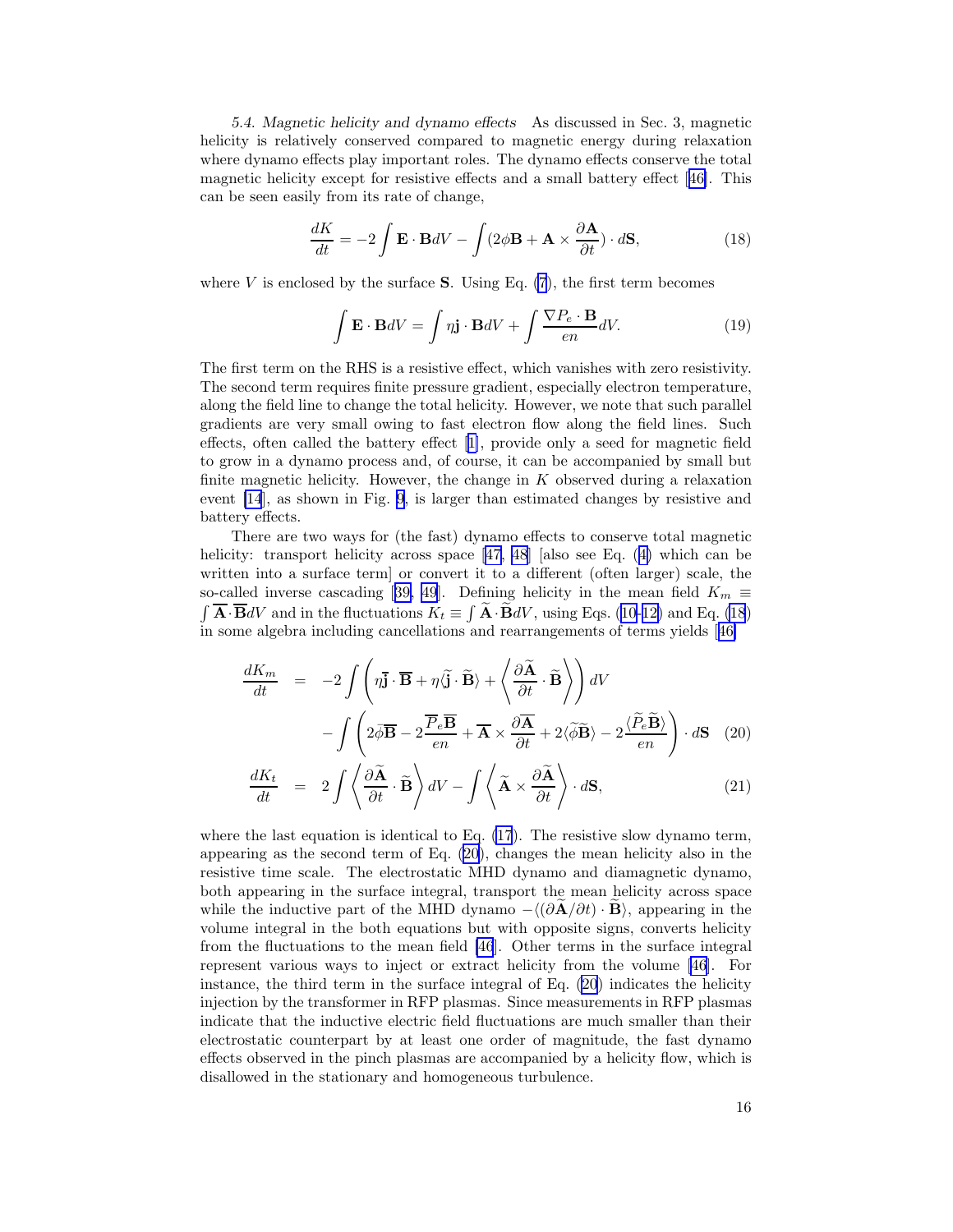

Figure 15: Time evolution of measured helicity flux (thin line) due to MHD dynamo effects compared to the prediction (thick line) from the helicity balance during a relaxation event [\[14\]](#page-18-0).

The flow of magnetic helicity due to the fast dynamo effects have been directly measured in RFP plasmas. For magnetic helicity to be physically meaningful, a gauge-invariant definition[[50\]](#page-20-0) needs to be used for the double-connected toroidal plasmas bounded by a conducting shell as illustrated in Fig. [2:](#page-2-0)  $K_{\text{toroidal}} \equiv \int \mathbf{A} \cdot$  $BdV - \Phi_{\phi}(a)\Phi_{\theta}(a)$  where  $\Phi_{\phi}(a)$  is the total toroidal flux and  $\Phi_{\theta}(a)$  is the poloidal flux threading the central hole of the toroidal plasma. Therefore, the rate of change for  $K_{\text{toroidal}}$  is given by

$$
\frac{dK_{\text{toroidal}}}{dt} = -2 \int \mathbf{E} \cdot \mathbf{B}dV + 2\Phi_{\phi}(a)V_{\phi}(a),\tag{22}
$$

where  $V_{\phi}(a)$  is the toroidal loop voltage at the plasma surface  $r = a$ . The plasma can be divided into two parts: a core part at  $0 \leq r \leq b$  and an edge part at  $b \leq r \leq a$ . Then the total helicity is the sum of three parts: core helicity,  $K_{\text{core}}$ , edge helicity,  $K_{\text{edge}}$ , and the single linkage between edge poloidal flux and core toroidal flux,  $K_{\text{link}}$ . The balance equation for  $K_{\text{edge}}$  and  $K_{\text{link}}$  can be written as[[14\]](#page-18-0)

$$
\frac{dK_{\text{edge}}}{dt} + \frac{dK_{\text{link}}}{dt} = -2 \int_b^a \eta \mathbf{j} \cdot \mathbf{B} dV + 2\Phi_{\phi}(a)V_{\phi}(a) - 2\Phi_{\phi}(b)V_{\phi}(b) + 2 \int \langle \widetilde{\phi} \widetilde{B}_r \rangle dS_b,
$$
\n(23)

where  $S_b$  is the surface area at  $r = b$  and  $V_{\phi}(b)$  is the toroidal loop voltage at  $r = b$ . The last term represents helicity transport across  $r = b$  by correlation between fluctuations in electrostatic potential  $\phi$  and radial field  $B_r$  associated with the MHD dynamo effect. (The helicity flux due to diamagnetic dynamo was small in this case.)

The helicity flux has been measured directly for the same plasma shown in Fig. [11](#page-9-0) at  $r = b \equiv a - 5$ cm. All other five terms in Eq. (23) were determined independently. As shown in Fig. 15, the measured outward helicity flux due to MHD dynamo can exactly account for helicity change in  $K_{\text{edge}}$  and  $K_{\text{link}}$ , demonstrating the existence of a helicity flux associated with fast dynamos observed in RFP plasmas. We note that the quasi-steady state of the plasma is maintained by an inward helicity injection by the transformer via the third term of the surface integral of Eq. [\(20](#page-15-0)).

The requirement of helicity flow in a driven system for fast and unquenched dynamos has important implications to the physics of astrophysical dynamos [\[51](#page-20-0), [52\]](#page-20-0). A good example under debate is the solar dynamo, which is driven by a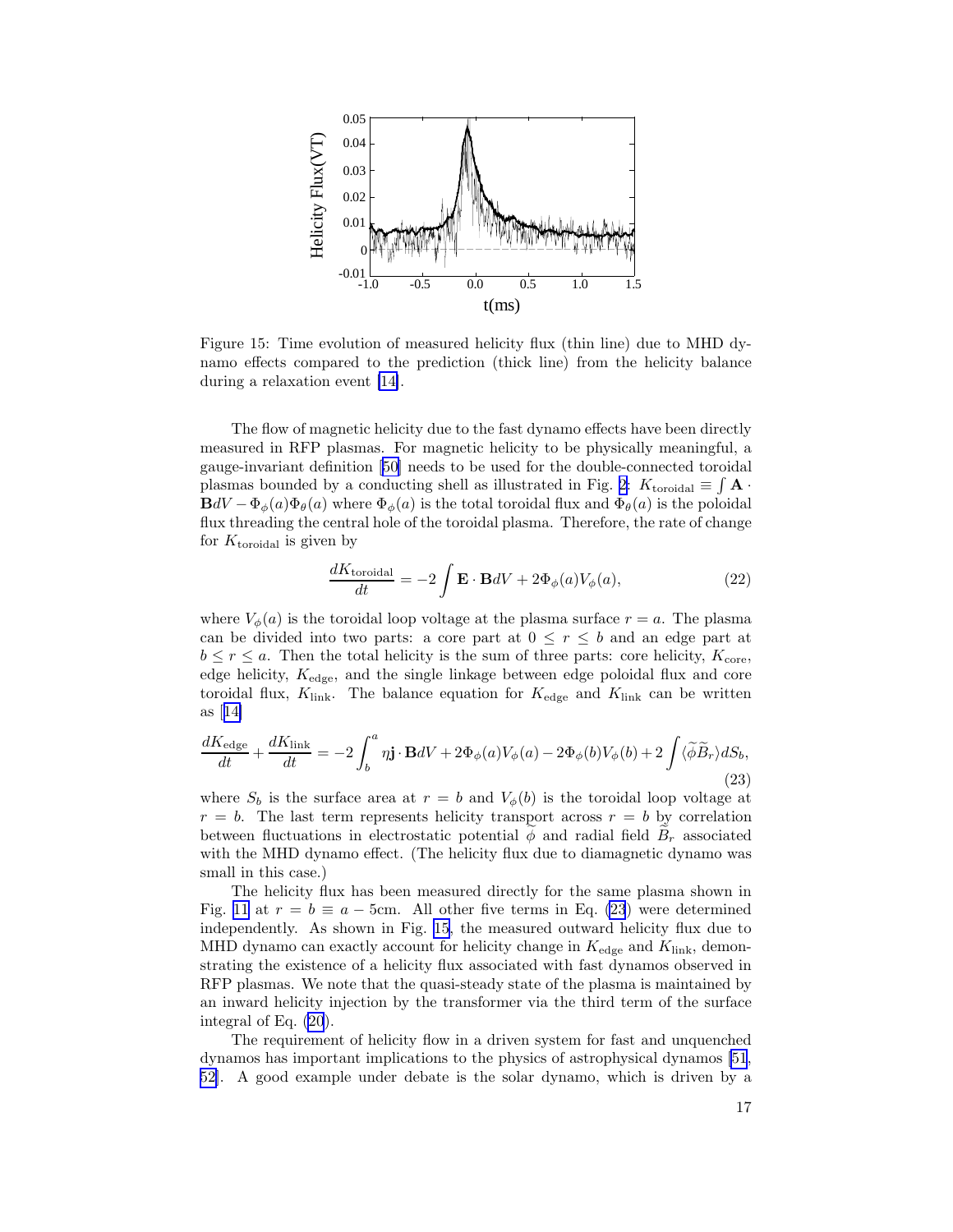<span id="page-17-0"></span>combination of thermal gradient and rotation. It has been found that there is a preference in the sign of the observed twisted field lines (hence the helicity) in each hemisphere[[53, 54\]](#page-20-0) and consequently in the solar wind[[55\]](#page-20-0). This helicity preference may well be a result of helicity flow accompanied with the solar dynamo, which must be fast and unquenched to explain the observed 11 year solar cycle. If the electrostatic MHD dynamo is operational like in laboratory plasmas, there are two possible explanations. The first possibility[[46\]](#page-19-0) is that the fast dynamo actions transport or separate the large-scale helicity of one sign to one hemisphere while leaving the opposite helicity in the other hemisphere. Then they rise to the solar surface via buoyancy. The second possibility[[51\]](#page-20-0) is that the fast dynamo produces a helicity flow from the convection zone to the surface to drive the corona. The sign of the helicity is different at each hemisphere due to opposite signs of the  $\alpha$ effect. Both mechanisms conserve the total helicity. These large-scale structures and its associated helicity are constantly removed from the solar surface by flaring. Both mechanisms can also replace the lost helicity continuously.

6. Conclusions The physics of the  $\alpha$  effects measured in the pinch plasmas has been reviewed, largely based on simple, intuitive approaches. It has been demonstrated that the observed dynamo effects are part of magnetic selforganization processes, either continuous or discrete in time. MHD dynamo and diamagnetic dynamo have been successfully measured and there is supporting evidence on Hall dynamo and kinetic dynamo. The close relationship with the concept of magnetic helicity has been studied, and it has been directly measured that the dynamo activity is accompanied by an outward helicity flow.

Implications of these measurements and understanding have been discussed in the context of astrophysical dynamos. Despite important differences in the form of the driving free energy, dynamos in laboratory plasmas exhibit remarkable similarities with the required astrophysical dynamos: they are fast (operational at small resistivity) and unquenched (operational in a large mean field). It has been shown that these desired features cannot exist in the traditionally assumed stationary and homogeneous turbulence. In fact, both the laboratory plasmas and astrophysical dynamos are driven systems which invalidate the stationarity and/or homogeneity assumption on the generated turbulence, thus allowing fast and unquenched dynamos to function. Despite several caveats, the availability of laboratory plasmas provides a unique and useful testbed to enhance understanding of astrophysical problems, such as dynamo.

## REFERENCES

- 1. E.N. Parker. Cosmical Magnetic Fields. Clarendon Press, Oxford, (1979).
- 2. H.K. MOFFATT. Magnetic Field Generation in Electrically Conducting Fluids Cambridge University Press, Cambridge, (1978).
- 3. F. KRAUSE AND K.-H. RÄDLER. Mean-Field Magnetohydrodynamics and Dynamo Theory. Akademie-Verlag, Berlin, (1980).
- 4. H.A.B. Bodin and A.A. Newton. Reversed-Field-Pinch Research. Nuclear Fusion, vol. 20 (1980), pp. 1255–1324.
- 5. H.A.B. Bodin. The Reversed Field Pinch. Nuclear Fusion, vol. 30 (1990), pp. 1717– 1737.
- 6. T.R. Jarboe. Review of Spheromak Research. Plasma Phys. Controlled Fusion, vol. 36 (1994), pp. 945–990.
- 7. P.M. Bellan. Spheromaks. Imperial College Press, London, (2000).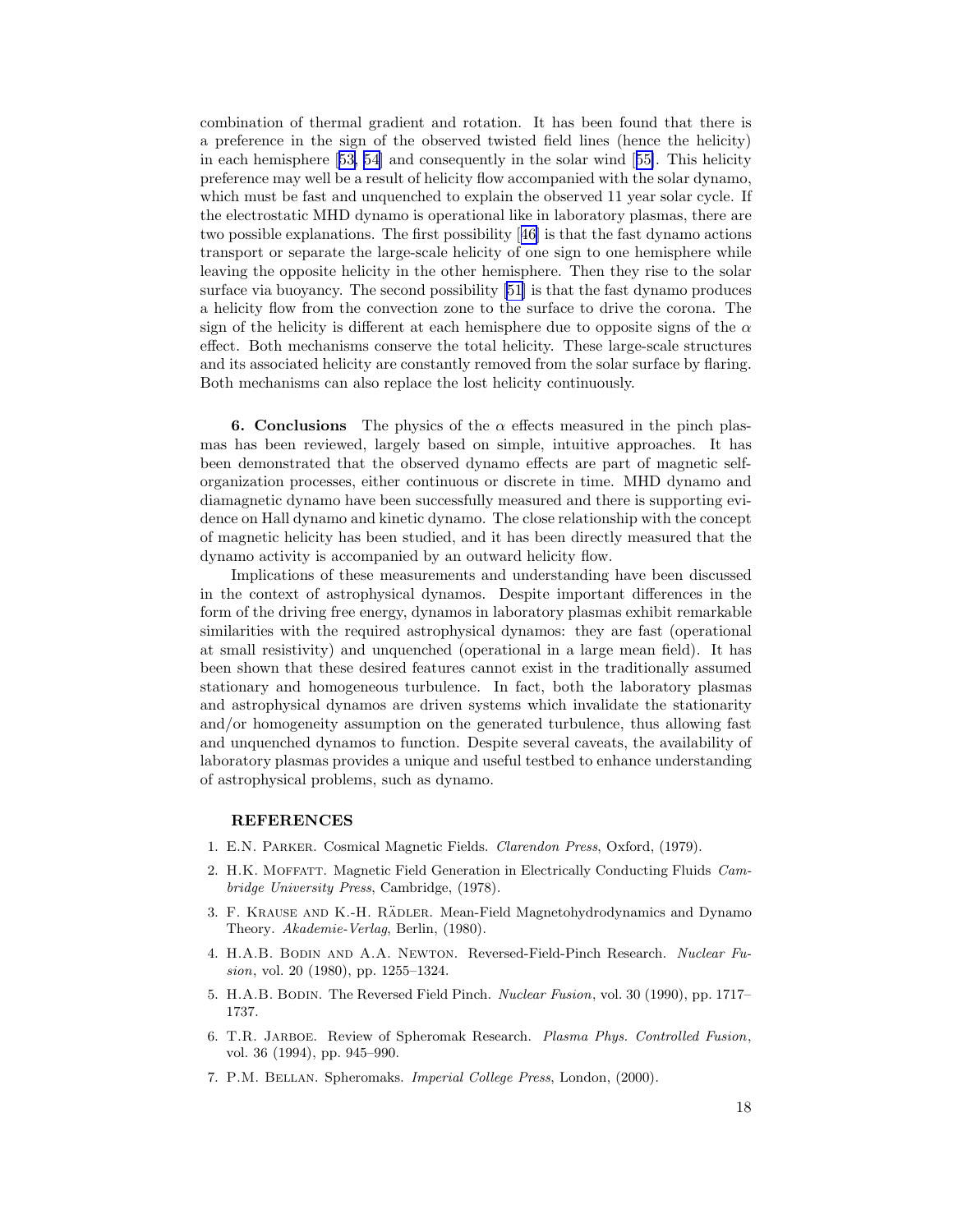- <span id="page-18-0"></span>8. E.J. Caramana and D.A. Baker. The Dynamo Effect in Sustained Reversed-Field Pinch Discharges. Nuclear Fusion, vol. 24 (1984), pp. 423–434.
- 9. S. Ortolani and D.D. Schnack. Magnetohydrodynamics of Plasma Relaxation. World Scientific Publishing Co., Singapore, (1993).
- 10. J.B. Taylor. Relaxation and Magnetic Reconnection in Plasmas. Rev. Mod. Phys., vol. 58 (1986), pp.741.
- 11. R. Watt and R. Nebel. Sawteeth, Magnetic Disturbances, and Magnetic Flux Regeneration in the Reversed-Field Pinch. Phys. Fluids, vol. 26 (1983), pp.2268.
- 12. S.A. Hokin, A. Almagri, S. Assadi, J. Beckstead, G. Chartas, N. Crocker, M. Cudzinovic, D. Den Hartog, R. Dexter, D. Holly, S. Prager, T. Rempel, J. Sarff, E. Scime, W. Shen, C. Spragins, C. Sprott, G. Starr, M. Stoneking, C. Watts, R. Nebel. Global Confinement and Discrete Dynamo Activity in the MST Reversed-Field Pinch. Phys. Fluids B, vol. 3 (1991), pp.2241.
- 13. M. YAMADA. Study of Magnetic Helicity and Relaxation Phenomena in Laboratory Plasmas. Magnetic Helicity in Space and Laboratory Plasmas, AGU Geophysical Monograph 111 (1999), pp.129–140.
- 14. H. Ji, S.C. Prager, and J.S. Sarff. Conservation of Magnetic Helicity during Plasma Relaxation. Phys. Rev. Lett., vol. 74 (1995), pp.2945–2948.
- 15. H.P. Furth, J. Killeen, and M.N. Rosenbluth. Finite-Resistivity Instabilities of a Sheet Pinch. Phys. Fluids, vol. 6 (1963), pp.459–484.
- 16. H.R. Strauss. The Dynamo Effect in Fusion Plasmas. Phys. Fluids, vol. 28 (1985), pp.2786–2792.
- 17. A. Bhattacharjee and E. Hameiri. Self-Consistent Dynamolike Activity in Turbulent Plasmas. Phys. Rev. Lett., vol. 57 (1986), pp.206–209.
- 18. H. Ji, H. Toyama, A. Fujisawa, S. Shinohara, and K. Miyamoto. Fluctuations and Edge-current Sustainment in a Reversed-Field Pinch. Phys. Rev. Lett., vol. 69 (1992), pp.616–619.
- 19. H. Ji, H. Toyama, K. Yamagishi, S. Shinohara, A. Fujisawa, and K. Miyamoto. Probe Measurements in the REPUTE-1 Reversed Field Pinch. Rev. Sci. Instrum., vol. 62 (1991), pp. 2326–2337.
- 20. H. Ji, A.F. Almagri, S.C. Prager, and J.S. Sarff. Time-resolved Observation of Discrete and Continuous MHD Dynamo in the Reversed-Field Pinch Edge. Phys. Rev. Lett., vol. 73 (1994), pp.668–671.
- 21. A. al-Karkhy, P.K. Browning, G. Cunningham, S.J. Gee, and M.G. Rusbridge. Observations of the Magnetohydrodynamic Dynamo Effect in a Spheromak Plasma. Phys. Rev. Lett., vol. 70 (1993), pp.1814–1817.
- 22. D.J. Den Hartog, J.T. Chapman, D. Craig, G. Fiksel, P.W. Fontana, and S.C. Prager. Measurement of Core Velocity Fluctuations and the Dynamo in a Reversed-Field Pinch. Phys. Plasmas, Vol. 6 (1998), pp.1813–1821.
- 23. P.W. Fontana, D.J. Den Hartog, G. Fiksel, and S.C. Prager. Spectroscopic Observation of Fluctuation-Induced Dynamo in the Edge of the Reversed-Field Pinch. Phys. Rev. Lett., vol. 85 (2000), pp.566–569.
- 24. G. Fiksel, D.J. Den Hartog, and P.W. Fontana. An Optical Probe for Local Measurements of Fast Plasma Ion Dynamics. Rev. Sci. Instrum., vol. 69 (1998), pp. 2024–2026.
- 25. H. Ji, Y. Yagi, K. Hattori, A.F. Almagri, S.C. Prager, Y. Hirano, J.S. Sarff, T. Shimada, Y. Maejima, and K. Hayase. Effect of Collisionality and Diamagnetism on the Plasma Dynamo. Phys. Rev. Lett., vol. 75 (1995), pp.1086–1089.
- 26. H. Ji, S.C. Prager, A.F. Almagri, J.S. Sarff, Y. Yagi, Y. Hirano, K. Hat-TORI, AND H. TOYAMA. Measurements of the Dynamo Effect in a Plasma. Phys. Plasmas, vol. 3 (1996), pp.1935–1942.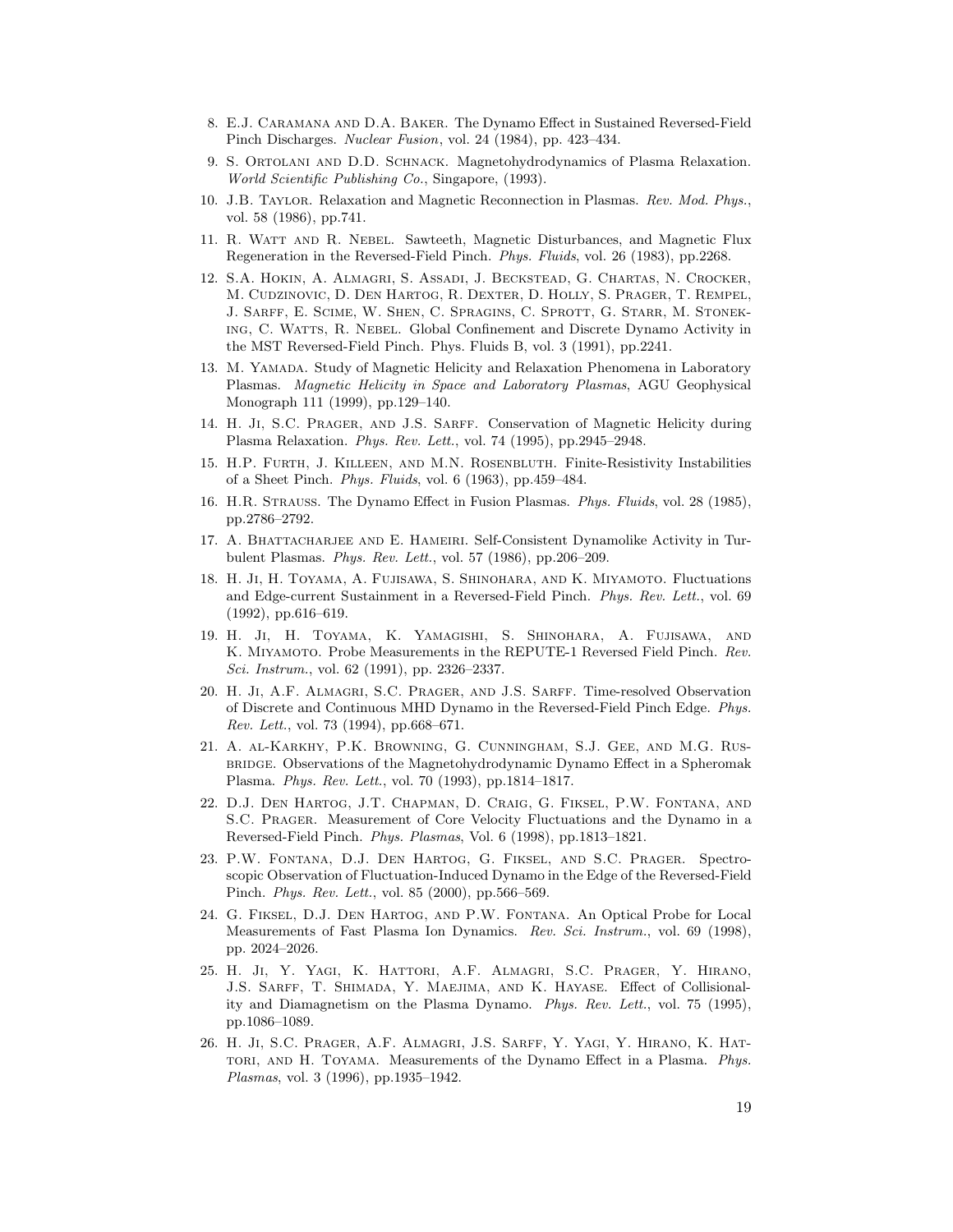- <span id="page-19-0"></span>27. R.A. NEBEL. Two-Fluid Simulations of the Reversed-Field Pinch. Las Alamos National Laboratory Report LA-UR-90-3534, (1990).
- 28. W. Shen and S.C. Prager. The Fluctuation-Induced Hall Effect. Phys. Fluids B, vol. 5 (1993), pp.1931–1933.
- 29. A.R. Jacobson and R.W. Moses. Nonlocal DC Electric Conductivity of a Lorentz Plasma in a Stochastic Magnetic Field. Phy. Rev. A, vol. 29 (1984), pp. 3335–3342.
- 30. J.C. Ingraham, R.F. Ellis, J.N. Downing, C.P. Munson, P.G. Weber, and G.A. WURDEN. Engergetic Electron Measurements in the Edge of a Reversed-Field Pinch. Phys. Fluids B, vol. 2 (1990), pp.143–159.
- 31. P.W. TERRY AND P.H. DIAMOND. A Self-Consistent Theory of Radial Transport of Field-Aligned Current by Microturbulence. Phys. Fluids B, vol. 2 (1990), pp.1128– 1137.
- 32. Y. Yagi, G. Serianni, H. Ji, and Y. Maejima. Correlation Studies on Fast Electrons and Dynamo-Related Activities in a Reversed-Field Pinch Plasma. Jpn. J. Appl. Phys., vol. 38 (1999), pp.4213–4225.
- 33. N. Seehafer. The Turbulent Electromotive Force in the High-Conductivity Limit. Astron. Astrophys., vol. 301 (1995), pp.290–292.
- 34. R.M. Kulsrud and S.W. Anderson. The Spectrum of Random Magnetic Fields in the Mean Field Dynamo Theory of the Galactic Magnetic Field. Astrophys. J., vol. 396 (1992), pp.606–630.
- 35. A.V. GRUZINOV AND P.H. DIAMOND. Self-Consistent Theory of Mean-Field Electrodynamics. Phys. Rev. Lett., vol. 72 (1992), pp.1651–1653.
- 36. A. Bhattacharjee and Y. Yuan. Self-Consistency Constraints on the Dynamo Mechanism. Astrophys. J., vol. 449 (1995), pp.739–744.
- 37. S. VAINSHTEIN. Exactly Solvable Model of Nonlinear Dynamo. Phys. Rev. Lett., vol. 80 (1998), pp.4879–4882.
- 38. F. CATTANEO AND D.W. HUGHES. Nonlinear Saturation of the Turbulent  $\alpha$  Effect. Phys. Rev. E, vol. 54 (1996), pp.R4532-R4535.
- 39. A. POUQUET, U. FRISCH, AND J. LEORAT. Strong MHD Helical Turbulence and Nonlinear Dynamo Effect J. Fluid Mech., vol. 77 (1976), pp.321–354.
- 40. S.C. Prager. Helicity, Relaxation, and Dynamo in a Laboratory Plasma. Magnetic Helicity in Space and Laboratory Plasmas, AGU Geophysical Monograph 111 (1999), pp.55–63.
- 41. R.L. Stenzel and W. Gekelman. Experiments on Magnetic-Field-Line Reconnection. Phys. Rev. Lett., vol. 42 (1979), pp.1055–1057.
- 42. A. BRANDENBURG. The Inverse Cascade and Nonlinear Alpha-Effect in Simulations of Isotropic Helicical Hydromagnetic Turbulence. Astrophys. J., vol. 550 (2001), pp.824–840.
- 43. E.G. BLACKMAN AND G.B. FIELD. Constraints on the Magnitude of  $\alpha$  in Dynamo Theory. Astrophys. J., vol. 534 (2000), pp.984–988.
- 44. A. Brandenburg and J. Donner. The Dependence of the Dynamo Alpha on Vorticity. Mon. Not. Roy. Astron. Soc., vol. 288 (1996), pp.L29–L33.
- 45. A. Brandenburg and W. Dobler. Large Scale Dynamo with Helicity Loss through Boundaries. Astron. Astrophys., vol. 368 (2001), pp.329–338.
- 46. H. Ji. Turbulent Dynamos and Magnetic Helicity. Phys. Rev. Lett., vol. 83 (1999), pp.3198–3201.
- 47. A.H. Boozer. Ohm's Law for Mean Magnetic Field. J. Plasma Phys., vol. 35 (1986), pp.133-139.
- 48. E. Hameiri and A. Bhattacharjee. Turbulence Magnetic Diffusion and Magnetic Field Reversal. Phys. Fluids, vol. 30 (1987), pp.1743–1755.